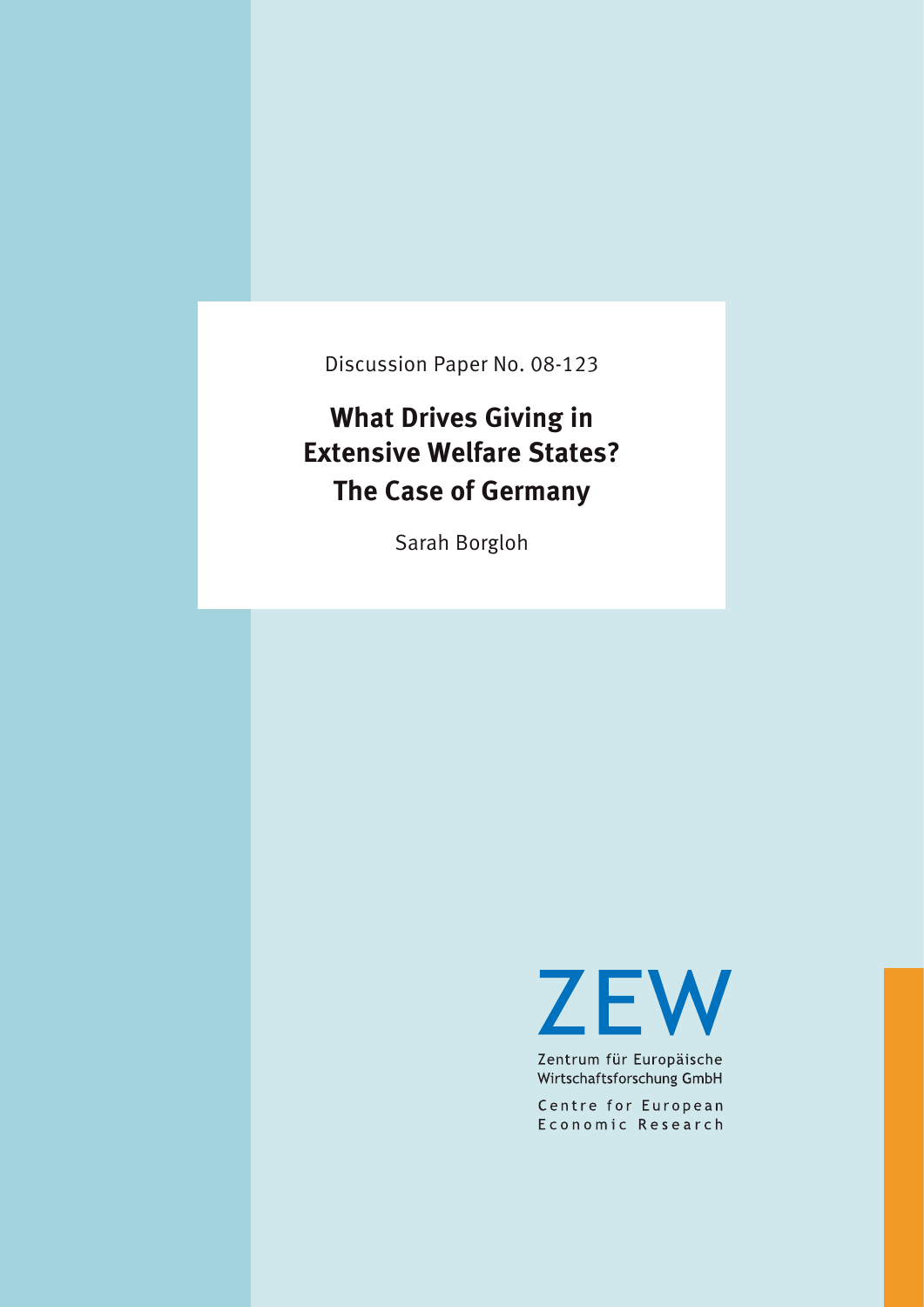Discussion Paper No. 08-123

# **What Drives Giving in<br><b>Extensive Welfare States? Extensive Weblet States? The Case of Germany**

Sarah Borgloh

ftp://ftp.zew.de/pub/zew-docs/dp/dp08123.pdf

Die Discussion Papers dienen einer möglichst schnellen Verbreitung von neueren Forschungsarbeiten des ZEW. Die Beiträge liegen in alleiniger Verantwortung neue ren Formanneue ren Formanneue ren Formanneue ren des ZEW. Die generalleiten des ZEW. Die generalisation e der Auto ren und stel len nicht not wen di ger wei se die Mei nung des ZEW dar.

Discussion Papers are intended to make results of ZEW research promptly available to other economists in order to encourage discussion and suggestions for revisions. The authors are solely  $\epsilon$  responsible for the contents which do not necessarily represent the opinion of the ZEW respon si ble for the con tents which do not neces sa ri ly repre sent the opi ni on of the ZEW.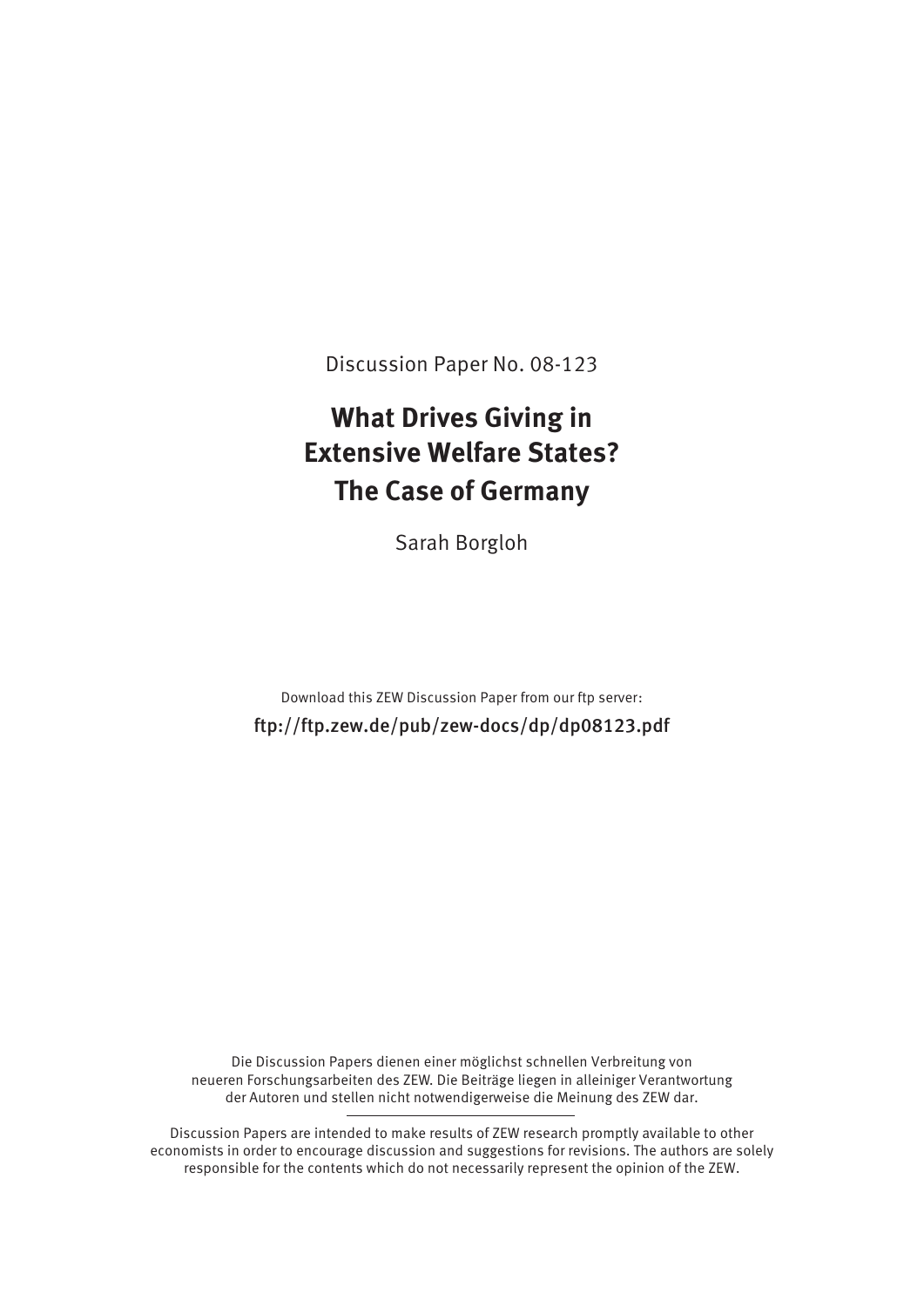# **Non-technical summary**

Economic approaches explain charitable contributions by assuming that donors are interested in the provision of certain public goods by the respective charity. Indeed, many individuals donate money or time to non-profit-organizations. This is especially true for the US which are often perceived as having a highly developed culture of giving. Accordingly, a lot of empirical research on the phenomenon of private charitable contributions in the US exists. For countries with a strong tradition of an extensive welfare state and tax-financed provision of public goods by the public sector, far less is known. Due to the different institutional background it cannot be taken for granted that the results which have been derived for the US are valid for countries with larger welfare states.

To obtain some first empirical insights on the mechanisms underlying private charitable contributions in extensive welfare states, we estimate the reaction of donations to changes in income and price, i.e. the income and price elasticities of giving, in Germany. Due to the tax deductibility of private donations, the price of giving may be expressed as (1-*m*), with *m* being the marginal income tax rate. We use a sample of 2,743 income tax returns from the German Taxpayer Panel which covers the years 2001 to 2003. The tax return data contains information on the amount of donations made by those individuals that decide to benefit from the tax deductibility of charitable contributions. Furthermore, the panel offers several socioeconomic variables, such as sex, age, religious affiliation, and marital status. In our estimations we take the selection process inherent in making charitable contributions explicitly into account because in about 65 % of the income tax returns no donations are declared.

Our estimates show a rather unelastic reaction of donations to changes in income: If income goes up by 1 %, donations increase on average by only 0.74 %. The reaction to price changes, however, is elastic: A 1 % decrease in price raises charitable contributions by 1.38 % to 1.54 %. This indicates that the income tax schedule has a significant impact on the decision to donate. For practical tax policy this means that the tax incentives for charitable contributions in the form of a tax deduction are effective. If compared to those studies for the US that apply the same estimation strategy, our results suggest no significant differences between elasticities in Germany and the US. Thus, income and tax incentives seem to affect giving in a comparable way in both countries, indicating that similar mechanisms underlying the act of giving are at work, even in countries with highly different welfare state traditions.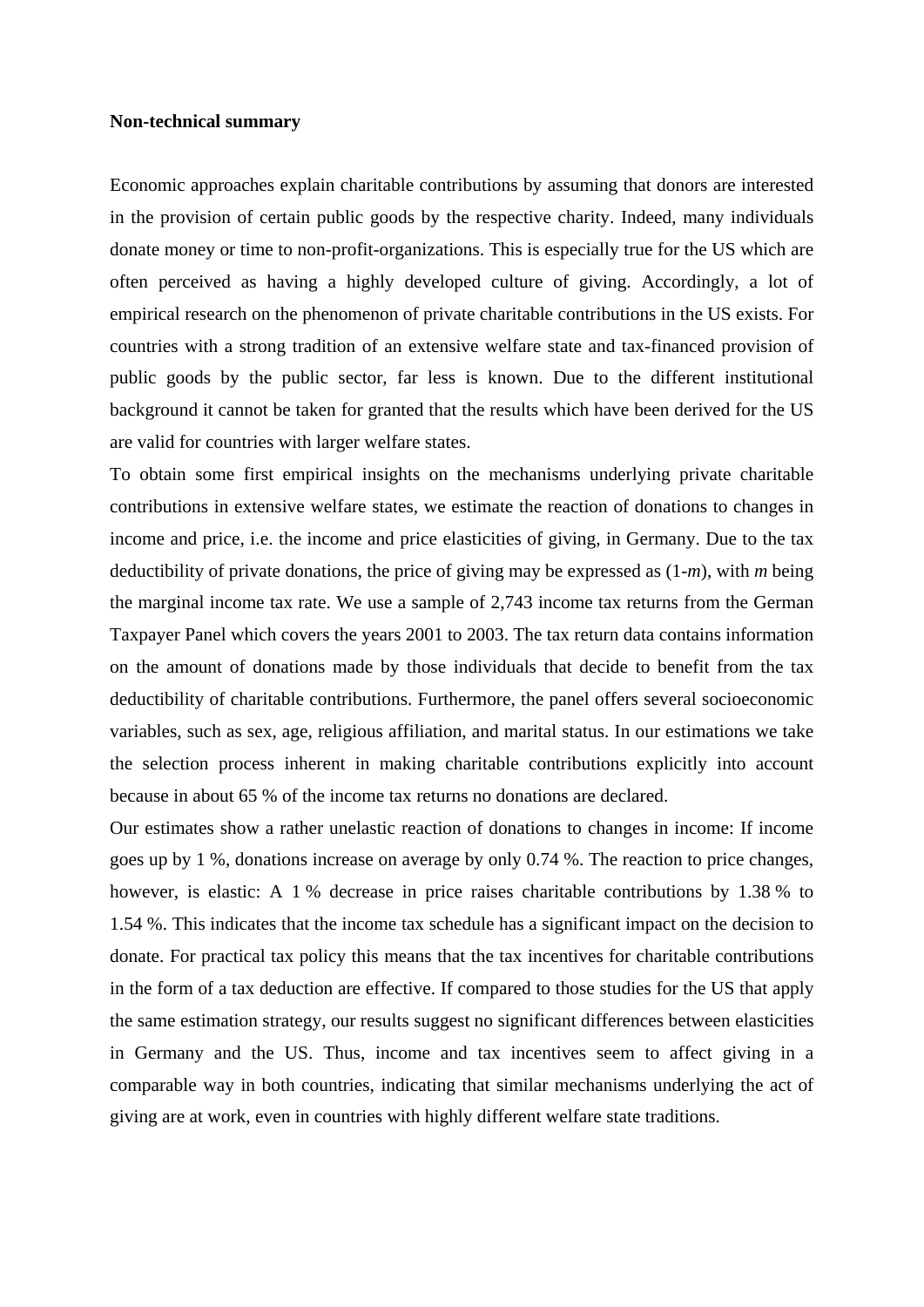# **Das Wichtigste in Kürze**

Ökonomen erklären gemeinnützige Spenden mit einem Interesse der Spender an der Bereitstellung öffentlicher Güter durch die jeweils begünstigte Wohltätigkeitsorganisation. Tatsächlich ist zu beobachten, dass zahlreiche Individuen Geld oder Zeit an Non-Profit-Organisationen spenden. Dies gilt insbesondere für die USA, die vielfach als philanthropisches Vorbild gelten, weshalb das Phänomen der privaten Spendentätigkeit dort bereits hinreichend empirisch untersucht wurde. Für Länder mit einer Tradition als ausgeprägte Wohlfahrtstaaten und einer steuerfinanzierten Bereitstellung öffentlicher Güter durch den Staat, existiert hingegen kaum empirische Evidenz. Aufgrund des grundlegend verschiedenen institutionellen Hintergrunds ist indes nicht klar, inwiefern die Resultate für die USA auf Länder mit einem umfangreichen Wohlfahrtstaat übertragen werden können.

Um erste empirisch fundierte Erkenntnisse über die Mechanismen der Spendentätigkeit in Wohlfahrtstaaten zu erhalten, ermitteln wir in diesem Arbeitspapier die Reaktion von gemeinnützigen Spenden auf Änderungen des Einkommens sowie des Preises, die so genannten Einkommens- und Preiselastizitäten, in Deutschland. Der Preis einer Spende kann aufgrund der Spendenabzugsfähigkeit im deutschen Einkommensteuerrecht als (1-*m*) definiert werden, wobei *m* der marginale Einkommensteuersatz ist. Zu diesem Zweck nutzen wir eine Stichprobe von 2743 Einkommensteuererklärungen aus dem deutschen Taxpayer Panel der Jahre 2001 bis 2003. Die Einkommensteuererklärungen enthalten Informationen über die Höhe der Spenden, die steuerlich geltend gemacht wurden, sowie über verschiedene sozioökonomische Variablen wie Geschlecht, Alter, Religionszugehörigkeit und Familienstand. Da in ca. 65 % aller Einkommensteuererklärungen keine Spenden angegeben sind, berücksichtigen wir in unseren Schätzungen explizit diesen Selektionsprozess.

Unsere Ergebnisse zeigen eine unterproportionale Reaktion von Spenden auf Einkommensänderungen: Ein Einkommensanstieg von 1 % führt zu einem durchschnittlichen Anstieg der Spenden von 0,74 %. Die Reaktion auf Preisänderungen ist hingegen recht elastisch: Ein Rückgang des Spendenpreises um 1 % erhöht die Spenden um 1,38 % bis 1,54 %. Dies zeigt, dass der Einkommensteuertarif einen deutlichen Einfluss auf die Spendenentscheidung hat. Vergleichen wir die Ergebnisse mit jenen Studien für die USA, die eine ähnliche Methode genutzt haben, sind keine signifikanten Unterschiede in den Einkommens- und Preiselastizitäten in Deutschland und den USA festzustellen. Die der Spendenentscheidung zugrunde liegenden Mechanismen scheinen somit in beiden Ländern ähnlich zu sein, auch wenn die wohlfahrtstaatlichen Traditionen höchst verschieden sind.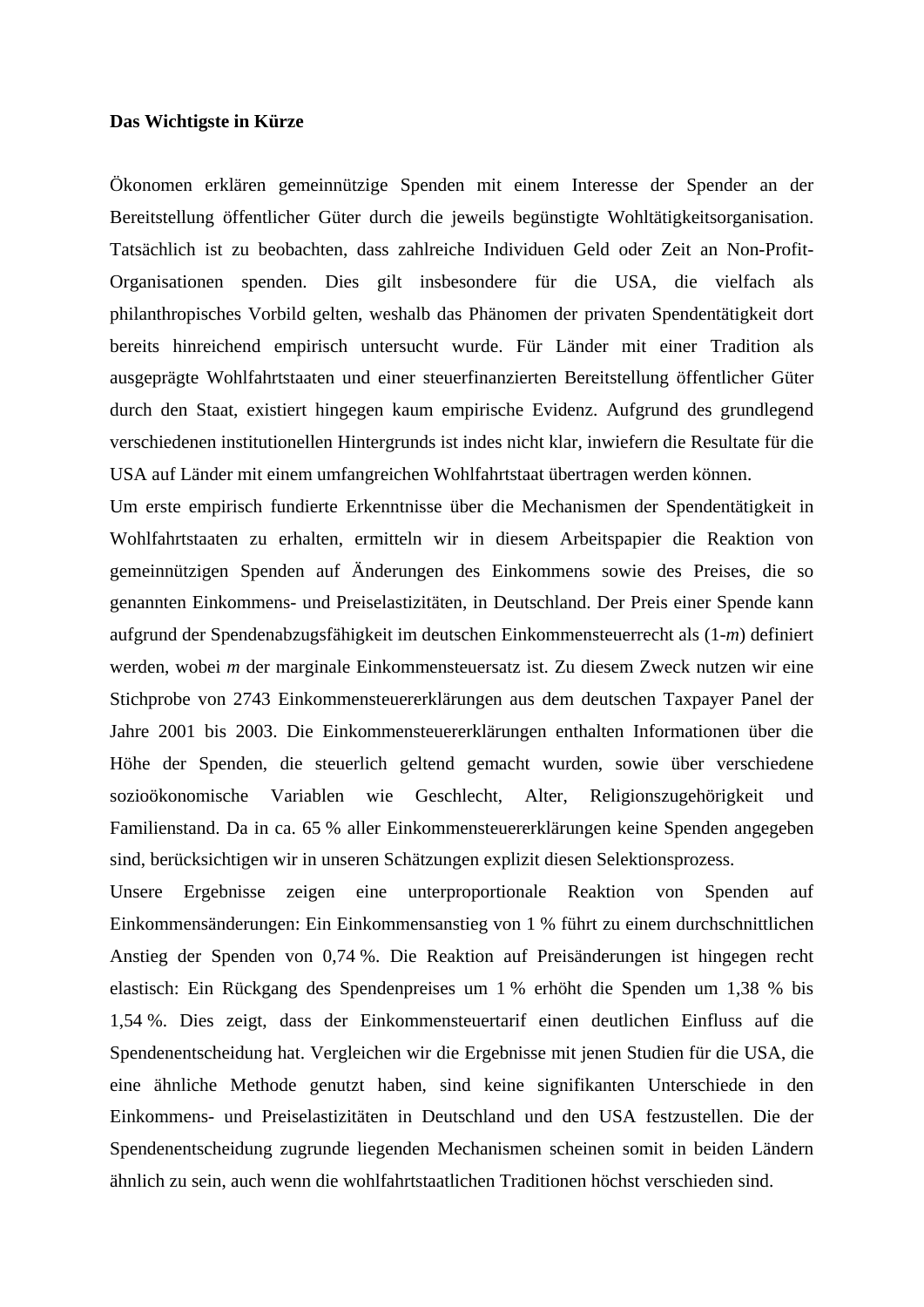# **What Drives Giving in Extensive Welfare States? The Case of Germany**

Sarah Borgloh (Centre for European Economic Research)<sup>•</sup>

December 2008

# **Abstract**

Considerable empirical research exists on donations in the US and their determinants, including estimations of the income and price elasticity of giving. By contrast, less is known about the determinants of countries with an extensive welfare state. We address this deficiency by studying the drivers of charitable giving in Germany, a country with a highly developed welfare state, using tax return data of the years 2001 to 2003. Our study not only expands the literature by adding another country. Moreover, it uses modern econometric methods which account for the selection process inherent in charitable contributions. Our results suggest no significant differences between donors in the US and Germany with respect to income and price elasticities indicating that the mechanisms underlying the act of giving are similar for countries with highly different welfare state traditions.

**Keywords:** private donations, income elasticity, price elasticity, welfare state

**JEL:** H24, H41

<u>.</u>

<span id="page-4-0"></span><sup>♦</sup> Correspondence: Centre for European Economic Research (ZEW), Department of Corporate Taxation and Public Finance, P.O. Box 103443, 68034 Mannheim, Germany, [borgloh@zew.de.](mailto:borgloh@zew.de)

We would like to thank Peter Backus, Friedrich Heinemann, Gebhard Kirchgaessner, Richard Steinberg, Berthold U. Wigger as well as seminar participants at the University of Cologne, the University of Erlangen-Nuremberg and the Centre for Social Investment for very helpful comments.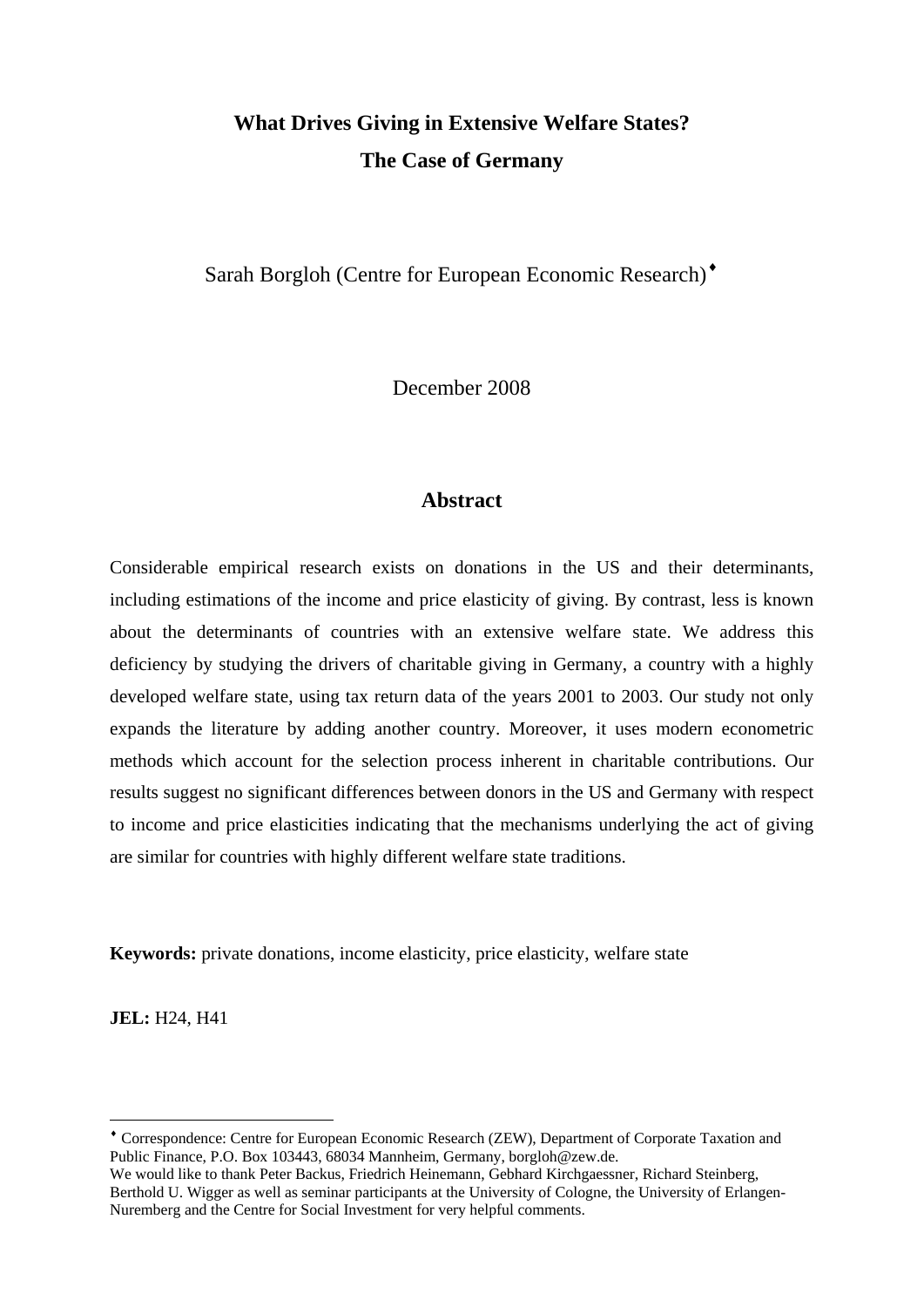# **1. Introduction**

1

Economic approaches to explain voluntary giving are usually based on the assumption that donors have an interest in the provision of public goods financed by the benefited charities.<sup>[1](#page-5-0)</sup> This perspective is particularly well motivated for countries like the US with a strong tradition of donor financed private provision of social services, education and the like. For countries with a larger public sector and an extensive welfare state this assumption may be less appealing given that the government provides a much wider range of public goods financed through coercive taxation. Hence, the strong preoccupation of the empirical literature with US data and the scarcity of studies for countries with large welfare states is a significant shortcoming. It cannot be taken for granted that this literature's results e.g. on income and price elasticities of voluntary giving for the US can be generalized to countries with larger welfare states.

We address this gap in the literature by studying the drivers of giving in Germany, a country with a strong welfare state tradition. The novelty of our approach, however, goes beyond adding another country. To our knowledge we are not only the first to estimate price and income elasticities of private donations for a country with a strong welfare state tradition by using panel data. We proceed upon the work by Paqué (1982) by using modern econometric methods which account for the large number of non-donors and the selection process in the contribution decision. Employing this panel's currently available waves for the years 2001 to 2003 we apply a Tobit estimation technique as well as a two step Heckman estimation procedure to identify among other determinants income and price elasticities of giving. Comparing our results with the literature on the US we do not find significantly different elasticities. This indicates that a generous welfare state does not change the mechanisms underlying the act of giving substantially.

Our article is organized as follows: First, we offer a literature survey in Section 2, followed by a neat description of the institutional setting in Germany in Section 3. Subsequently, the fourth and fifth sections describe the data set and explicate the estimation method. At the end, we present the results of our estimation in section 6 and conclude with an outlook.

<span id="page-5-0"></span> $1$  The classic model of the private provision of public goods with altruistic individuals was substantially shaped by Warr (1982, 1983) and Bergstrom et al. (1986). Andreoni (1990) added the notion of "warm glow". Crumpler and Grossman (2008) show in an experiment that warm glow plays a substantial role in the decision to donate.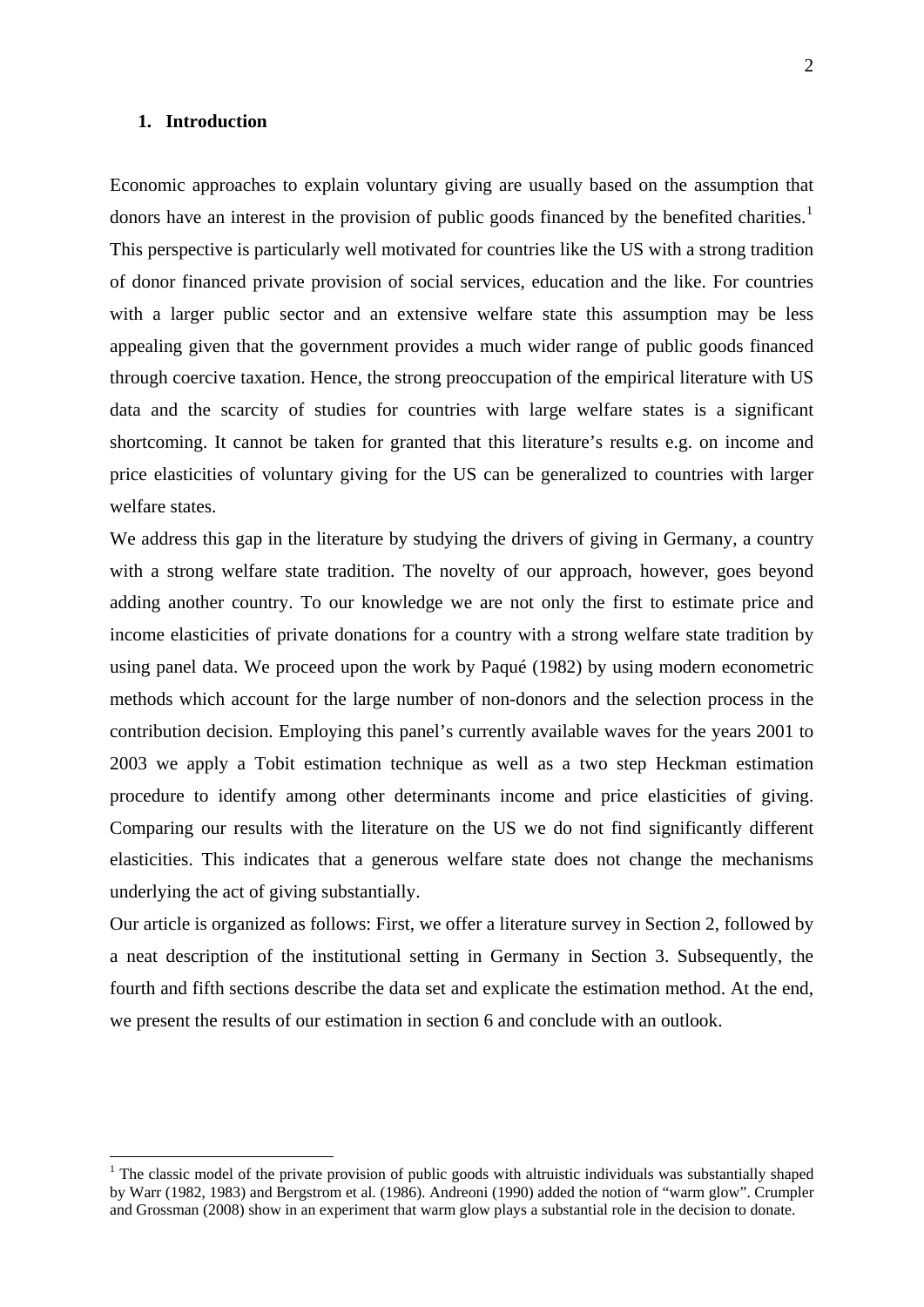#### **2. Literature survey**

1

Many empirical studies on charitable giving exist, which try to measure the influence of income and price on giving by determining the corresponding elasticities. A lot of studies have been conducted for the United States, but we may consider only a choice of them here (Table [2](#page-6-0)). $^2$  The bulk of surveys is to be divided by the kind of data that is used. In a first step, we have to distinguish studies that use cross-sectional data from those that use time series of cross sections or panel data. Furthermore, some authors recur to tax return data, while others employ survey data.

The first surveys typically used *cross-sectional data* either from household surveys or individual tax returns whereas the more recent studies mainly work with *panel data* from income tax returns. Due to the application of various econometric methods and different data sets, the results for the United States vary widely. For cross-sectional data, income elasticities range from 0.02 to 3.10 and price elasticities cover values between -4.97 and 0.02. On average, however, the results from panel studies deliver smaller values with income elasticities between 0.09 and 1.30 and price elasticities ranging from -2.98 to 0.41, indicating a lower reagibility of donations to changes in the tax price and to changes in income. Peloza and Steel (2005) use this rich data set to conduct a meta-analysis for the price elasticities of charitable contributions. Their results show that the use of tax-return data provides significantly lower price elasticities than survey data do. Moreover, they find a weighted mean of -1.44 and conclude that the tax deductibility of private donations in the United States is treasury efficient.<sup>[3](#page-6-1)</sup>

A few studies for countries other than the US have been conducted, such as Canada, Russia and Singapore. Again, the results are not very clear and cover a wide range of values showing very elastic as well as very inelastic reactions of charitable contributions to changes in price and income. We contribute to the literature in that we estimate income and price elasticities of private donations for Germany, a country with a strong welfare state tradition, to see whether the mechanism at work differs from the one in the United States. So far, Paqué (1982) has been the only one to conduct such estimations for Germany. We proceed upon his work using

<span id="page-6-0"></span><sup>&</sup>lt;sup>2</sup>We have chosen those studies from the meta-analysis by Peloza and Steel (2005) which have been cited by other papers most often, or which employ similar methods as we do. Clotfelter (1985) and Steinberg (1990) both offer extensive overviews of estimated price and income elasticities of giving.

<span id="page-6-1"></span><sup>&</sup>lt;sup>3</sup> Many studies declare the tax deduction of donations to be treasury efficient if the absolute value of the price elasticity is larger than 1. In this case the loss in tax revenue of the state is supposed to be smaller than the increase in donations. We refrain from such an interpretation because to us a statement on tax efficiency seems only meaningful if the baseline amount of donations is considered.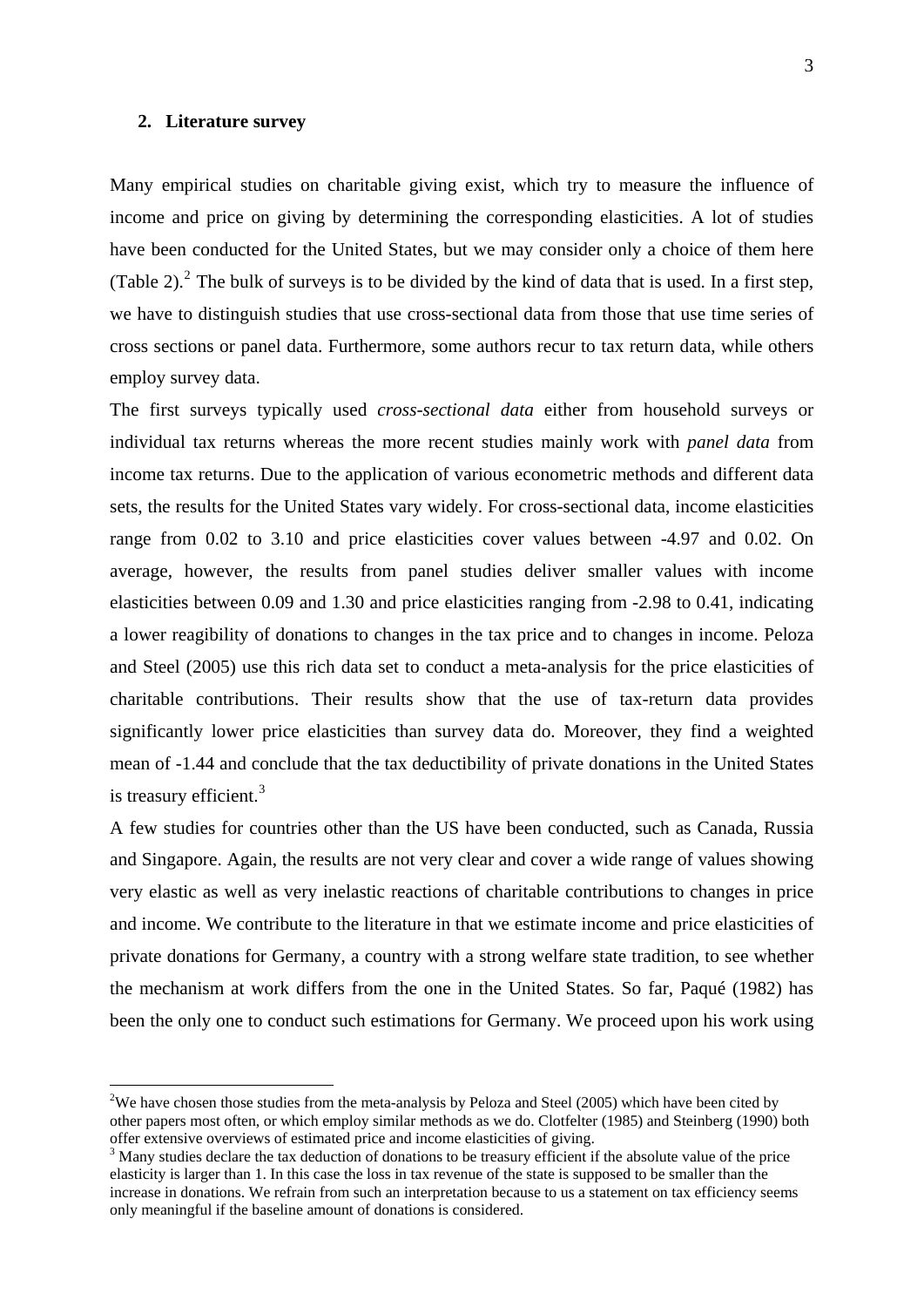modern econometric methods, which account for the selection process inherent in making charitable contributions, and using panel data instead of time series of cross sections.

| <b>Study</b>                      |                | <b>Price</b>      | <b>Income</b>     | Panel/Cross-          | <b>Tax File/Survey</b> |
|-----------------------------------|----------------|-------------------|-------------------|-----------------------|------------------------|
|                                   | <b>Country</b> | <b>Elasticity</b> | <b>Elasticity</b> | <b>Sectional Data</b> | Data                   |
| Abrams, Schitz (1978)             | <b>US</b>      | $-1.13/-1.00$     | 0.80/0.85         | Cross-Section         | Tax File               |
| Abrams, Schitz (1984)             | <b>US</b>      | $-1.44$           | 0.54              | Cross-Section         | Tax File               |
| Auten, Joulfaian<br>(1996)        | US             | $-1.31$           | 0.78              | Cross-Section         | Tax File               |
| Auten, Sieg, Clotfelter<br>(2002) | <b>US</b>      | $-2.13/-0.02$     | 0.29/0.91         | Panel                 | Tax File               |
| Brown, Lankford<br>(1992)         | US             | $-1.89$           | 0.36              | Cross-Section         | Survey                 |
| Clotfelter (1980)                 | <b>US</b>      | $-1.40/-0.24$     | 0.46/0.61         | Panel                 | Tax File               |
| Clotfelter, Steuerle<br>(1981)    | <b>US</b>      | $-1.27$           | 0.78              | Cross-Section         | Tax File               |
| Duquette (1999)                   | US             | $-1.05$           | 0.93              | Cross-Section         | Tax File               |
| Feldstein (1975)                  | <b>US</b>      | $-1.46$           | 0.81              | Cross-Section         | Tax File               |
| Feldstein, Taylor<br>(1976)       | <b>US</b>      | $-1.42/-1.09$     | 0.70/0.80         | Cross-Section         | Tax File               |
| Kingma (1989)                     | <b>US</b>      | $-0.43$           | 0.99              | Cross-Section         | Survey                 |
| O'Neil et al. (1996)              | US             | $-1.00$           | 0.44              | Cross-Section         | Tax File               |
| Randolph (1995)                   | <b>US</b>      | $-1.55/-0.51$     | 0.58/1.14         | Panel                 | Tax File               |
| Reece (1979)                      | US             | $-1.40$           | 0.55              | Cross-Section         | Survey                 |
| Reece, Zieschang<br>(1985)        | <b>US</b>      | $-0.36/-0.01$     | 0.02/0.35         | Cross-Section         | Tax File               |
| Schiff (1985)                     | US             | $-2.79$           | 0.76              | Cross-Section         | Survey                 |
| Schwartz (1970)                   | <b>US</b>      | $-1.23/-0.24$     | 0.14/1.14         | Cross-Section         | Tax File               |
| Tiehen (2001)                     | US             | $-1.14$           | 0.30              | Cross-Section         | Survey                 |
|                                   |                |                   |                   |                       |                        |
| <b>Brooks</b> (2002)              | Russia         | $-6.68$           | 2.78              | Cross-Section         | Survey                 |
| Chua (1999)                       | Singapore      | $-6.15/-1.00$     | 0.24/0.74         | Cross-Section         | Tax File               |
| Glenday, Gupta,<br>Pawlak (1986)  | Canada         | $-0.15$           | 0.62              | Panel                 | Survey                 |
| Hood (1977)                       | Canada         | $-0.86$           | 0.52              | Panel                 | Tax File               |
| Paqué (1982)                      | Germany        | $-1.62$           | 1.25              | Cross-Section         | Tax File               |

# **Table 2: Selection of studies**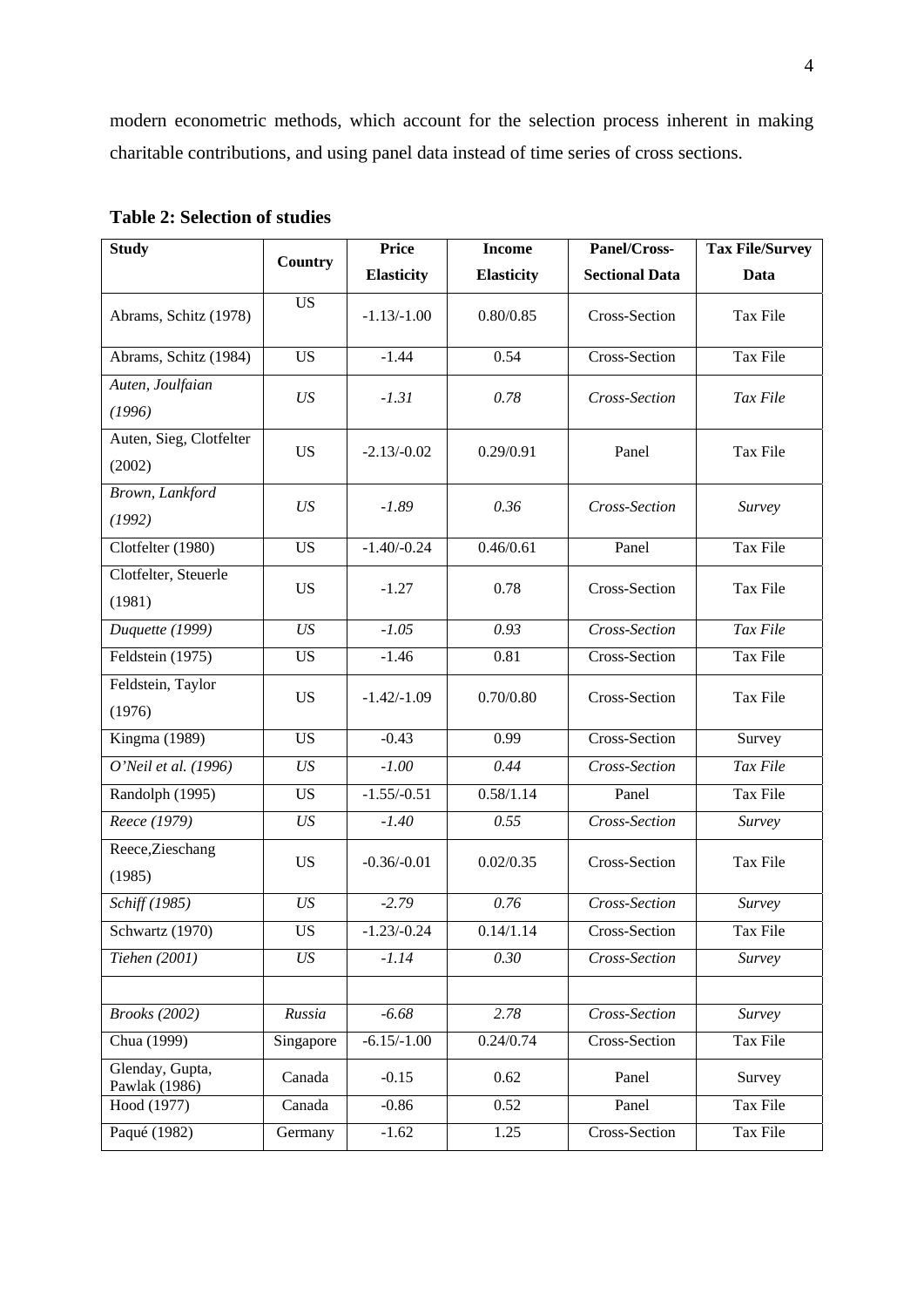## **3. The institutional setting in Germany**

Before examining the effects of the tax deduction for charitable contributions in Germany, we necessarily have to take a look at the German institutional setting. We focus on the German Income Tax Law (ITL) in general and its specifities with regard to the tax treatment of private donations. As our data set covers the years 2001 to 2003 we display the tax regulations that were valid at this time and do not enlarge upon the current situation.

# **3.1 The German Income Tax Law (ITL)**

In Germany, incomes of individuals are taxed according to the ITL. The simplified scheme for the calculation of the tax to be paid is as follows:

Income from seven different categories of income<sup>[4](#page-8-0)</sup>

| $=$ Total income                                 |
|--------------------------------------------------|
| - Reliefs for the elderly and farmers            |
| $=$ Gross amount of income                       |
| - Loss deduction                                 |
|                                                  |
| - Special expenses (including charitable giving) |
| - Extraordinary expenses                         |
| $=$ Income                                       |
|                                                  |

The tax rate that is applied to the taxable income is derived from the income tax scale. After the application of the tax rate and the subtraction of various tax abatements one obtains the income tax to be paid.

<span id="page-8-0"></span>The German income tax scale is progressive, which means that the average tax rate strictly increases with income. The tax scale for the years 2001 to 2003 is basically the same with only very slight variations in the size of income that is freed of income tax payments. The illustration of the marginal tax rates (figure 1) shows that the German income tax scale consists of three "zones". In 2001 taxable incomes of up to 7,206 Euros per year were taxexempted, whereas in 2002 and 2003 this amount increased to 7,235 Euros per year. The second zone, called *progressive zone*, ranges from taxable incomes of 7,206/7,236 Euros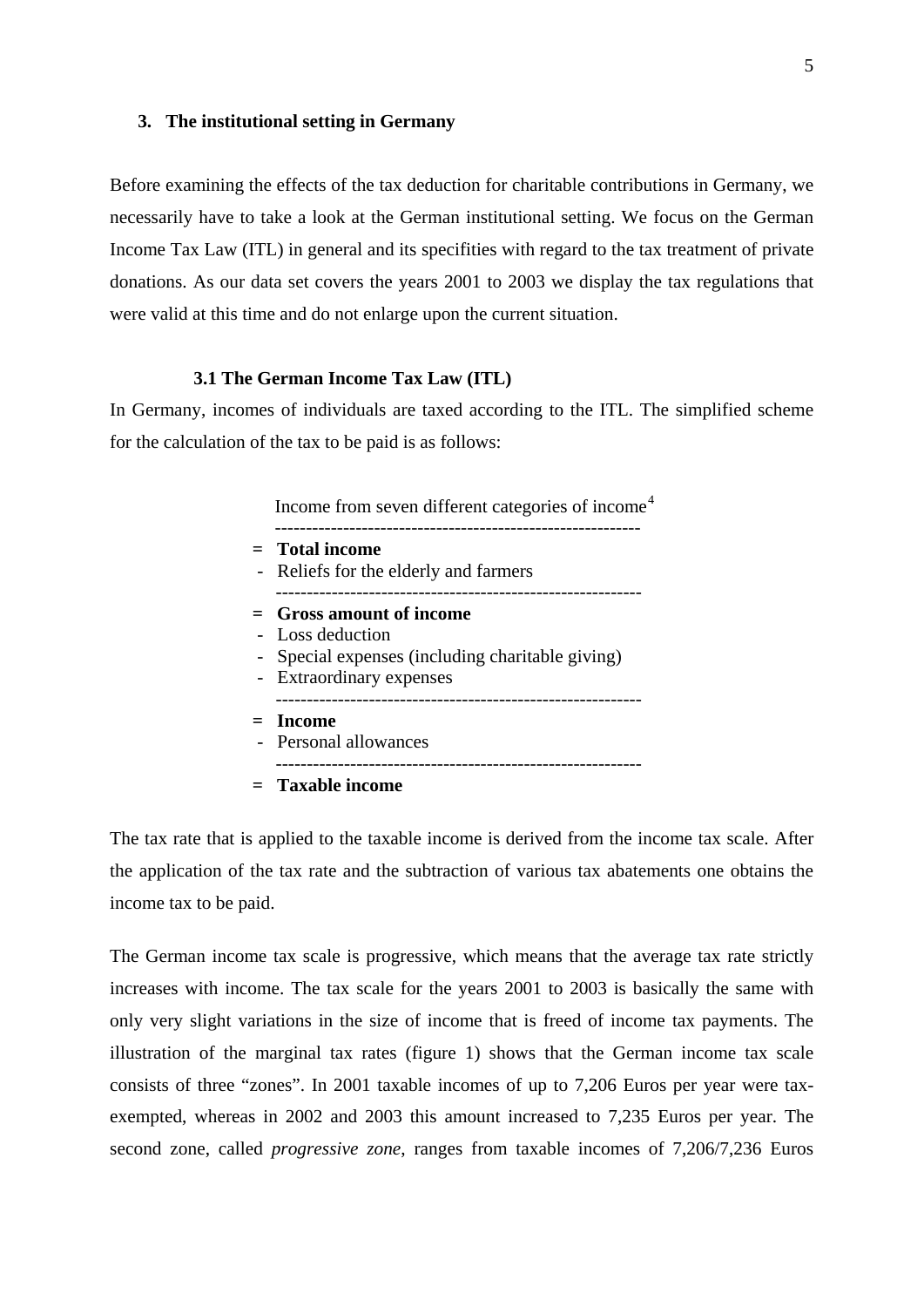(2001/2002 and 2003) to taxable incomes of 54,998/55,007 Euros per year. All taxable income above 54,998/55,007 Euros per year falls into the *proportional zone* where the marginal tax rate is 48.5%.



**Figure 1: Marginal income tax rates in Germany 2002 and 2003** 

This scale of marginal tax rates leads to the following picture of rising average tax rates (figure 2), implying a highly progressive income tax scale.

To promote married couples and families, the ITL provides the possibility of joint assessment, meaning that husband and wife each pay income tax on half the total of their combined incomes. The savings in tax payments are greater the more diverse the incomes of husband and wife are.

Furthermore, the German ITL contains two regulations which increase effective marginal tax rates. First, the ITL provides the payment of a solidarity surcharge as high as 5.5% of income tax payments. The main reason for the introduction of this extra charge in 1991 was the cost of the German reunification. All revenues that stem from the solidarity surcharge go to the Federal Government and are not earmarked. Second, in Germany for some religious communities that are recognized as public corporations the state collects the so-called *church tax* from the communities' members. The tax amounts to 8% or 9% of individual income tax payments respectively, depending on the federal state an individual lives in. For members of

 $\frac{1}{4}$ <sup>4</sup> This includes income from agriculture and forestry, income from business, income from independent work, income from dependent work, capital income, income from rent and lease, and other income.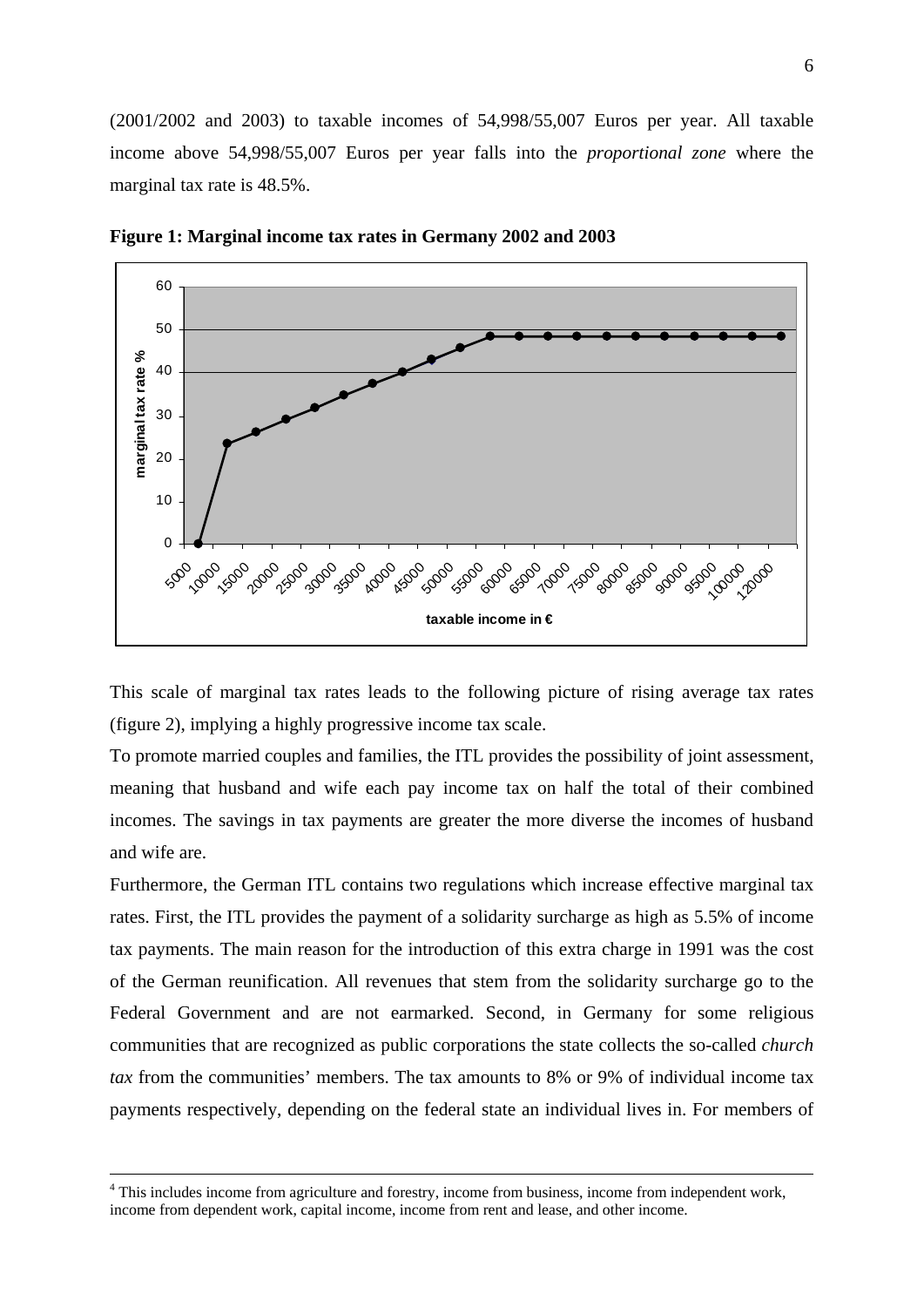these religious communities, among those the Catholic and Protestant churches, the payment of the tax is obligatory and the only possibility to avoid it is to leave the community officially.



**Figure 2: Average income tax rates in Germany 2002 and 2003** 

#### **3.2 The tax treatment of charitable contributions in Germany**

In Germany, private donations to charities fall into the category of *expenses for tax-privileged purposes* after §10b Income Tax Law  $(ITL)$ .<sup>[5](#page-10-0)</sup> As is the case in many other countries, these expenses are tax-deductible and include both private donations and membership-fees. When assessing the income tax, these expenditures – as well as further special expenses – may be deducted from the gross amount of income, which results in a reduction of taxable income. The application of the tax rate to taxable income yields the income tax to be paid. Thus, the deduction of private donations reduces the gross amount of income and therefore taxable income and lowers the tax bill.

Until 2006, donations were tax-deductible if they were given to benevolent, parochial, religious, scientific or especially eligible charitable purposes up to an amount of five percent of gross income. For donations to benevolent, scientific and especially eligible cultural purposes the upper limit of deductibility increased by additional five percentage points to even ten percent of gross income.<sup>[6](#page-10-1)</sup> The classification of purposes that was *especially eligible* could be found in the executive order to the ITL. The same rules applied to the tax-

1

<span id="page-10-0"></span> $<sup>5</sup>$  The prerequisite is that the donee organization is recognized as charitable as defined below.</sup>

<span id="page-10-1"></span> $6$  In 2007, a new bill that is to promote civil society passed both German chambers. It is supposed to enhance private giving by raising the upper limit for tax deductible donations to 20 percent of income.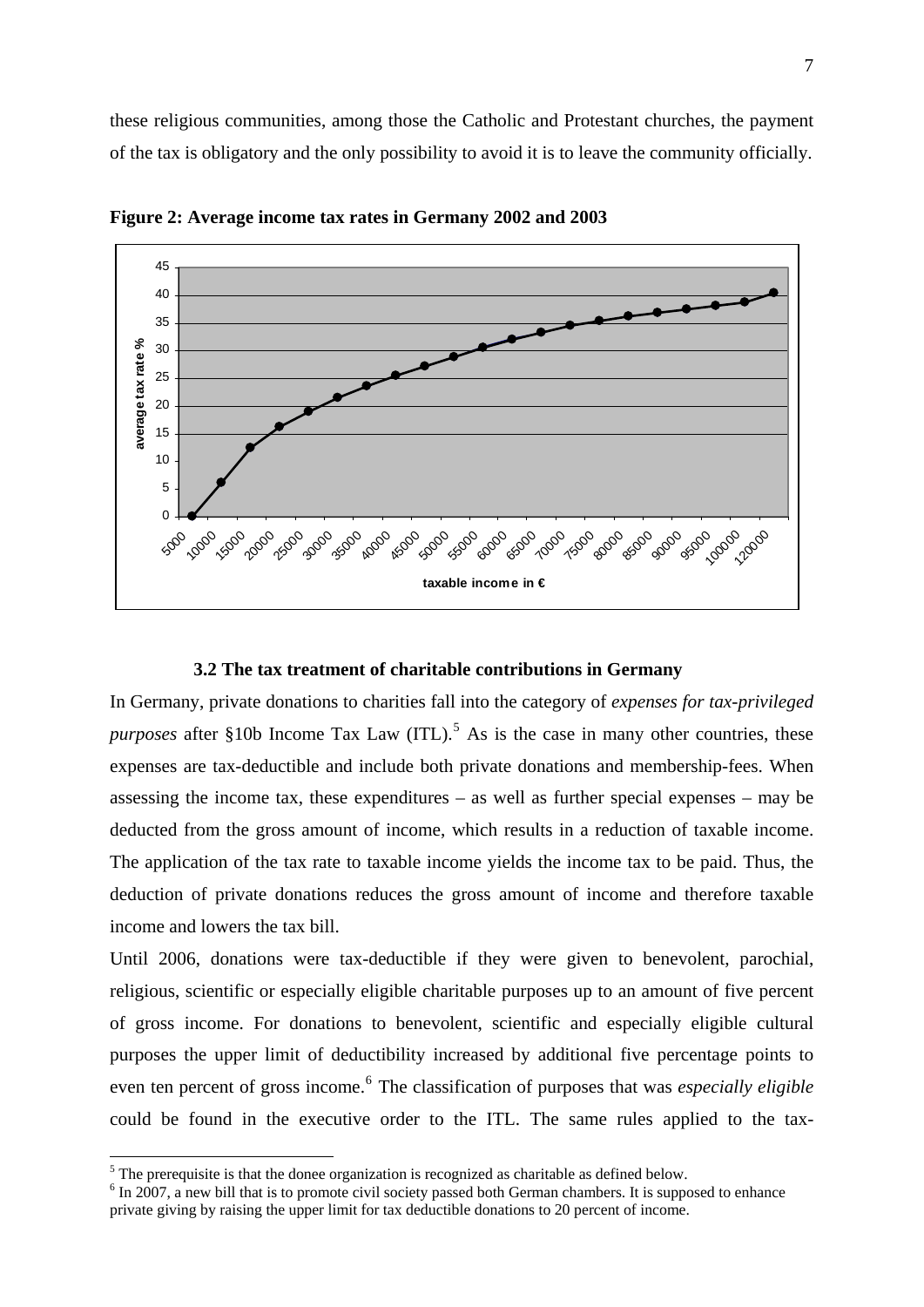deductibility of membership-fees with the restriction that fees paid to sport clubs, some cultural clubs, local history clubs and some others<sup>[7](#page-11-0)</sup> could not be considered. Moreover, donations and fees were deductible only if the donee was either a domestic public corporation or an institution that serves benevolent, parochial or charitable purposes. Besides, the German ITL provided the opportunity to deduct donations to foundations up to a sum of 20,450 Euros from income when assessing the income tax. These foundations had to be either public bodies or had to be recognized as exclusively and directly serving charitable, benevolent or parochial scopes.

To sharpen the understanding of which private donations and membership-fees are taxdeductible, we are going to define some of the notions of the ITL as they can be found in the German Fiscal Code (*Abgabenordnung*): A corporate body pursues *benevolent* aims if its activities are exclusively and directly geared to helping others in a selfless manner. In this case, the assisted persons have to be in need of help due to physical, mental or psychic handicaps or an outstanding social need has to be concerned. *Parochial* scopes are traced if the corporate body's activities are exclusively and directly aimed at promoting a religious community that is itself a public body. The promotion of *religious* or *scientific* scopes falls under the category of a corporate body pursuing *charitable* purposes. Both cases are not precisely specified. The Fiscal Code lists more than 20 purposes that are approved as *charitable*.

Furthermore, §10b of the German ITL allowed the deduction of donations to political parties up to 1650 Euros or 3300 Euros respectively in case of joint assessment. This deduction could only be exercised if those donations had not already been asserted as tax abatements after §34g ITL.

We are going to limit our study to the donations and fees described above, which we are going to subsume under the term "donations" for convenience. Thus, we exclude the major part of donations and fees paid to political parties: As there are special regulations (§34g ITL) applying to those, their consideration would unnecessarily complicate our analysis.<sup>[8](#page-11-1)</sup>

#### **4. The Data**

1

For our study we use a sample of the German Taxpayer Panel. The Taxpayer Panel that is derived from the yearly German Income Tax Statistics by the Federal Statistical Office (FSO)

<span id="page-11-0"></span><sup>7</sup> These restrictions are defined in §52 II No. 4 Fiscal Code.

<span id="page-11-1"></span><sup>&</sup>lt;sup>8</sup> Besides, there is no general agreement whether donations to organizations which principally aim at assisting their candidates to secure their political function should be recognized as charitable.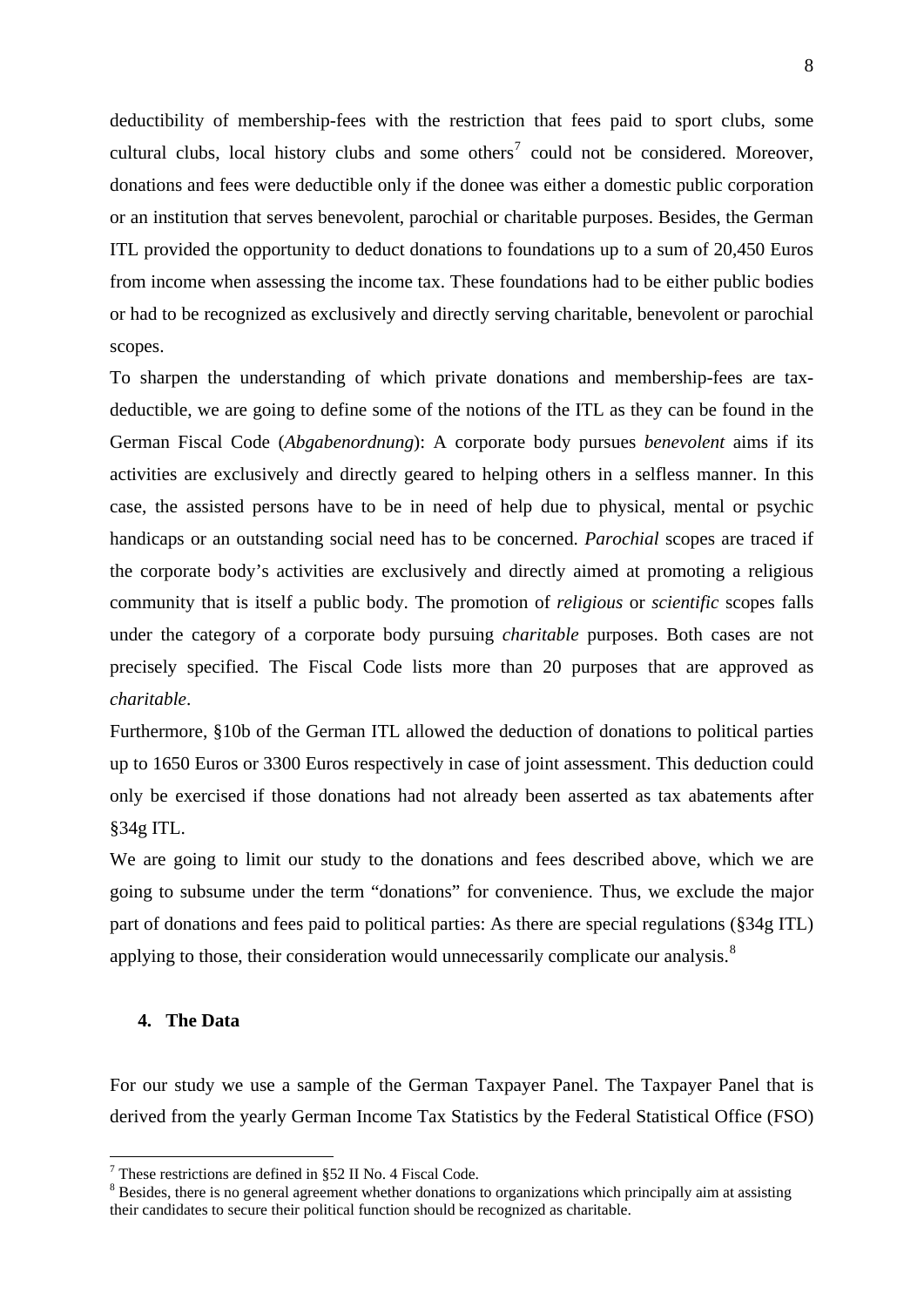currently covers three years from 2001 to 2003 and contains observations on averaged 25 million taxpayers every year. To construct a panel data set, the FSO linked up, where possible, the observations of the single years according to the individual's tax identification number or individual identifiers.<sup>[9](#page-12-0)</sup> The persons that could not be linked up are typically young professionals or retirees, which implies that the average income of the panel is higher than that of the cross-sections. The sample which has been provided to us contains observations on 1,005 income tax returns for each of the three years.

The data set does not only cover various income and tax variables, but it contains also information on some socioeconomic characteristics of the taxpayers. Since variables like sex, age, religious affiliation and the federal state of residence are likely to influence giving behaviour, they should be included in an econometric analysis. Furthermore, the data set provides information on the type of tax assessment, i.e. separate assessment and joint assessment, respectively. It is important to point out that in our study the unit of observation is not the single taxpayer, but rather the single tax return. If married couples choose the option of joint assessment, they get the identical tax identification number and are therefore considered as one observation. Moreover, the data set provides information on income, the various sources of income and the amount of donations.<sup>[10](#page-12-1)</sup>

To conduct correct estimations, we have to effect some manipulations with the data set. As we are calculating income and price *elasticities*, we take the logarithm of the corresponding variables. We drop all individuals that reported a non-positive gross amount of income in one or more of the three years. After pooling the data and correcting for non-positive incomes, there remain 2,743 observations.

We are not able to distinguish which share of a donation is a membership-fee and which share is a charitable contribution. There may be different motives underlying the various types of donations, but we are not able to estimate their relevance properly. Besides, it should be kept in mind that only those persons that filed an income tax return are included in this data set. So, we have no information about donations by people who do not generate revenues from any of the seven categories of income as defined before.

1

<span id="page-12-0"></span><sup>&</sup>lt;sup>9</sup> These identifiers include among others place of residence, religious affiliation, sex, and existence of different types of income.

<span id="page-12-1"></span> $10$ <sup>The</sup> data set does not provide any information on the purpose that the donations go to, so we are not able to distinguish, for example, donations to environmental organizations from those to museums.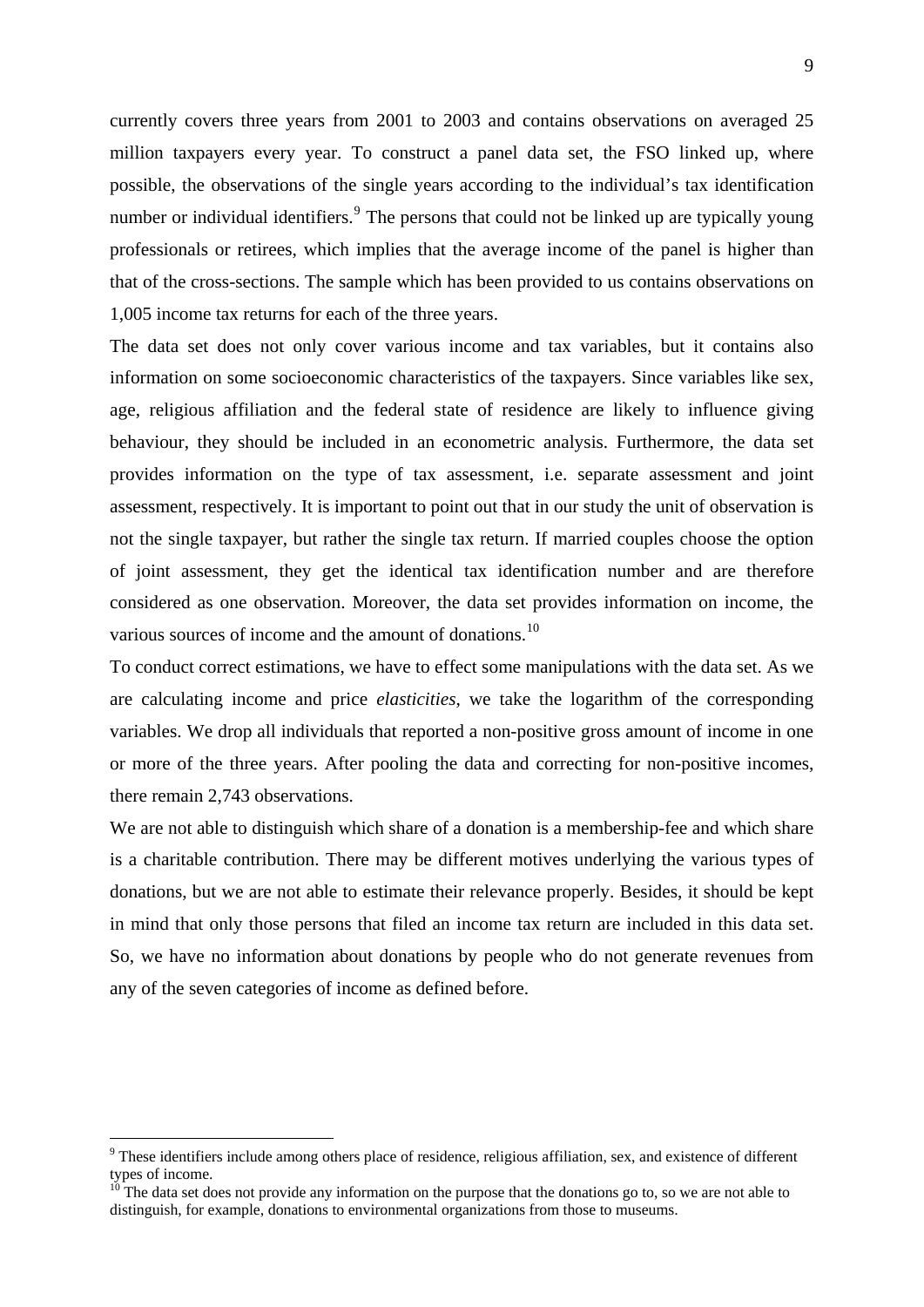### **5. The Model**

In the following we conduct a double estimation strategy. We apply, first, a Tobit estimation and, second, a two-step-Heckman procedure.

Our data show that private donations represent a corner solution outcome. In about 65 % of the income tax returns no donations are declared. As OLS is generally inconsistent in this case, it is more sensible to use a Tobit model, which expresses the donations observed in terms of an underlying latent variable. We estimate a standard Tobit model after Tobin (1958) which may be expressed as

$$
y_i^* = x_i \beta + u_i
$$
  

$$
y_i = \max(0, y_i^*)
$$

assuming a homoskedastic normal distribution, i.e.  $u_i | x_i \sim Normal(0, \sigma^2)$ . Thus, the donation we observe in our data set equals  $y_i^*$  if  $y_i^* > 0$  and zero otherwise. We do not pay much attention to the value of  $y_i^*$  because our variable of interest is  $y_i$ , the observed charitable contribution.

As the estimated coefficients of any Tobit model are not meaningful, we calculate the marginal effect on the unconditional mean of the dependent variable, that is  $E(y|x)$ .

A very strong assumption the Tobit model makes is that the decision whether to donate at all and how much to donate follow the same mechanism. It may well be, however, that some of the explanatory variables influence these two decisions differently. To allow for this possibility, we also estimate a sample selection model after Heckman's two-step method (1979). Hence, we look at two stages of the donor's decision: At the first stage, he decides whether to make a charitable contribution at all, so a probit model of the form  $G_i = \gamma Z_i + v_i$ is estimated, where  $G_i = 1$  if we observe a positive donation. At the second stage, the individual decides how much to donate and an OLS regression on the selected sample is estimated.

We employ the same regressors in the Tobit model and in the two-step model, except for the dummy variable for joint assessment which is excluded in the second stage regression of the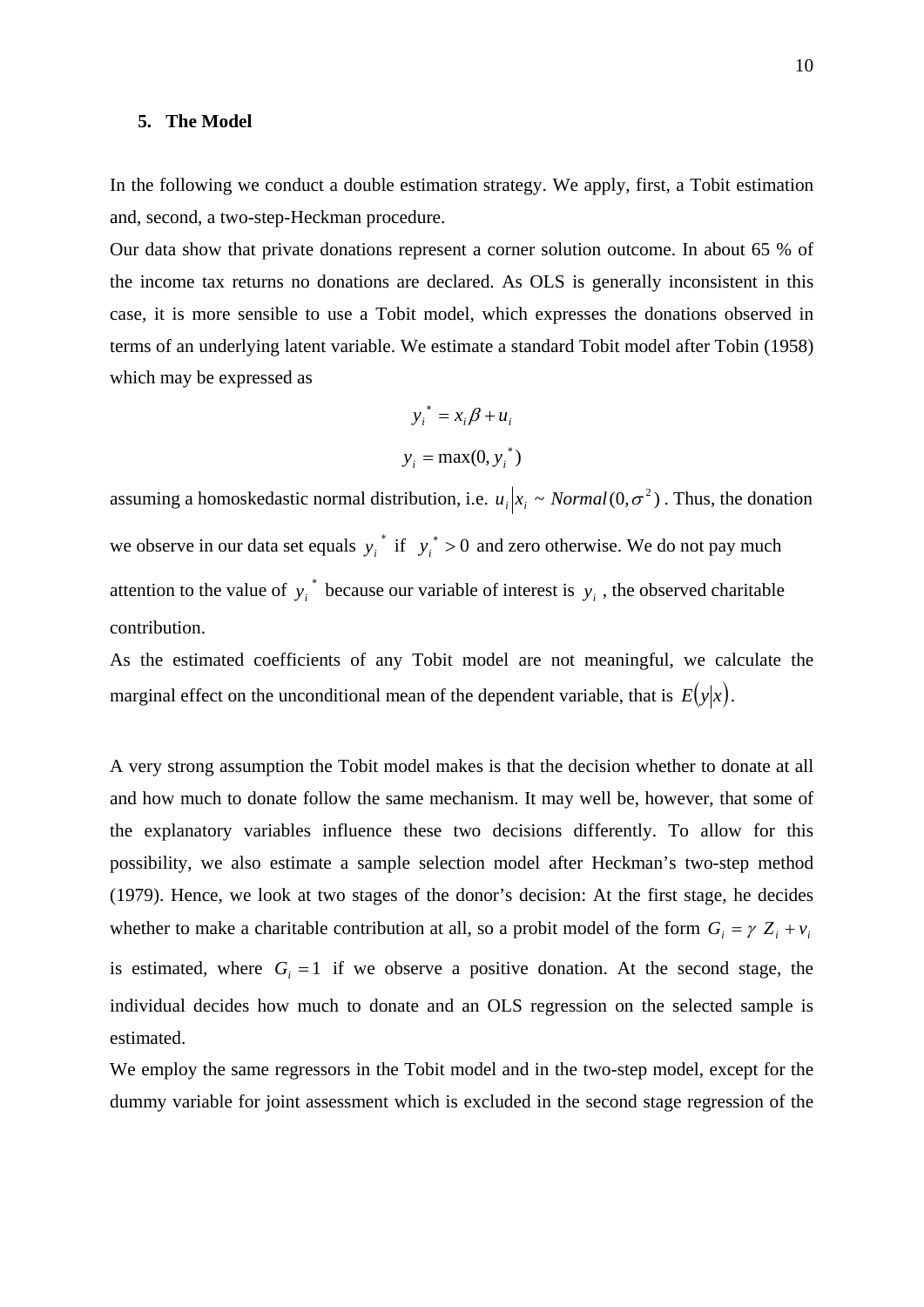Heckman model.<sup>[11](#page-14-0)</sup> This variable seems to have a stronger influence on the decision whether to make a charitable contribution at all than on the amount of the contribution.

Our specification for both the Tobit and the sample selection model is as follows:

$$
\ln G_{it} = \mu + \beta_1 \ln Y_{it} + \beta_2 \ln P_{it} + \beta_3 T_t + \beta_4 X_{it} + u_{it}
$$

where  $i = 1,...,N$ ,  $t = 1,...,T$ .

The act of giving is likely to be influenced by unobserved characteristics, such as the attitude towards private initiatives providing public goods and the approach to helping and supporting others. Due to procedural constraints<sup>[12](#page-14-1)</sup> in the analysis of the Taxpayer Panel advanced panel techniques are currently unavailable to cope with these problems. We address these, however, by controlling for the donor's age, a dummy for individuals resident in the Eastern federal states, and the donor's religious affiliation. These regressors are likely to influence an individual's attitude towards charitable giving and are thus assumed to control for the unobserved attitudinal effects.<sup>[13](#page-14-2)</sup>

More precisely, the variables of our specification are defined as follows:

*Giving (G)* is the amount of donations after §10b ITL that has been explicated before. As we calculate elasticities we take the logarithm of the donations' value. In about 65 percent of all tax returns no donations are declared. As the logarithm of the number zero is not defined, in these cases we replace zero donations by donations of  $1 \in \mathbb{R}$ . This manipulation yields a logarithm of *G* equal to zero. *Income (Y)* is the gross amount of income (see section 3 for its definition). It has been shown that elasticity estimates associated with charitable contributions are quite insensitive to the choice of the income measure. Nevertheless, the gross amount of income seems the proper choice as compared to taxable income because it is strictly exogenous with regard to the regressand. Moreover, it is the appropriate measure of

<span id="page-14-0"></span> $11$  When we included this explanatory variable in the second stage, the coefficient was insignificant.

<span id="page-14-1"></span> $12$  Due to data protection rules, all estimations with the Taxpayer Panel have to be conducted by the German Statistical Office itself on the basis of SAS programmes developed by the researchers. The possibilities to apply advanced panel techniques for this data set under the SAS constraint are limited which left regressions based on pooled data the only methodological choice currently applicable.

<span id="page-14-2"></span> $\overline{13}$  The estimates may be inconsistent if there is still some unobserved heterogeneity left. According to Wooldridge (2002) this is the case if the unobserved variable is correlated with the explanatory variables.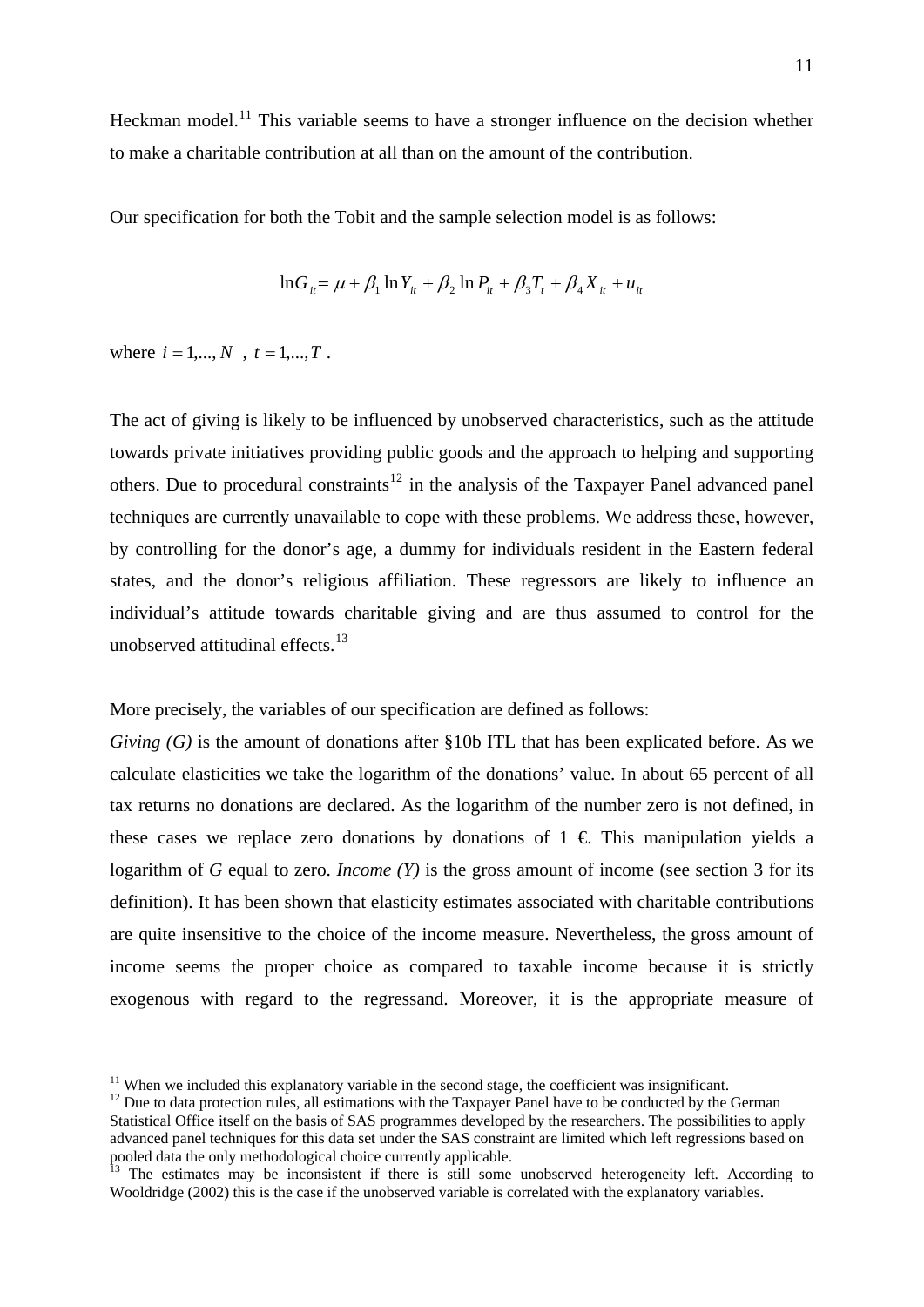disposable income as we assume that asserting the tax deductibility of special expenses is the outcome of a taxpayer's personal consumption choice.<sup>[14](#page-15-0)</sup>

The tax-determined *price (P)* of giving is customarily defined as *(1-m)*, with m being the marginal tax rate that the taxpayer faces. This is quite straightforward due to the tax deductibility of donations. Defined in this way, *P* measures the taxpayer's opportunity cost of giving in terms of foregone personal consumption. If we take into account the progressivity of the German income tax system, this implies that earners of high incomes face a considerably lower price of giving than earners of low incomes do. To ensure the exogeneity of *P*, we use the so-called "first-dollar price of giving". This means that we define *m* as the marginal rate relevant if no donations were made. If we calculated *m* as the marginal tax rate applicable after donations are deducted from income, we would introduce spurious correlation between *G* and *P*<sup>[15](#page-15-1)</sup>. To obtain the marginal tax rate we apply the tax scales of the years 2001 to 2003 to taxable income. First, we calculate the income tax to be paid providing for the deduction of donations. In a second step, we compute the tax liability under the no-contribution assumption and apply the tax rate to the measure *taxable income plus donations*. [16](#page-15-2) The first-dollar marginal tax rates are obtained by dividing the difference between the tax liabilities by the sum of donations.

*T* is a *time dummy variable* that is to account for up- and downturns in giving during the observed time period. Giving in Germany may have been exceptionally high in the years 2002 and 2003 due to the flood along the river Elbe and the resulting public awareness for this catastrophe. Moreover, the Euro has been introduced as a means of payment in 2002 and according to the so-called "Euro Effect" it might be that people gave more in 2002 due to metric effects.<sup>[17](#page-15-3)</sup> Hence, we include time dummies for the years 2002 and 2003, which should have a positive coefficient compared to the baseline year 2001.

Furthermore, we include several *socioeconomic variables (X)* in our specification. The Taxpayer Panel provides information on sex, age, religious affiliation, type of assessment, and federal state of residence.

Due to the possibility of joint assessment, the variable *sex* has no clear gender interpretation in this context. The value of the variable complies with the sex of the individual that generates the principal income, which, in most cases, is the husband. If we used the variable *sex*, we

<u>.</u>

<span id="page-15-0"></span> $14$  As mentioned before, we have to exclude all observations in which non-positive incomes are declared.

<span id="page-15-1"></span><sup>&</sup>lt;sup>15</sup> A higher amount of donations would reduce taxable income and thereby raise the price of giving. Thus, the price elasticity would be biased towards zero.<br><sup>16</sup> We add the contributions after §10b ITL to taxable income and apply the tax scale. For non-donors we follow

<span id="page-15-3"></span><span id="page-15-2"></span>the procedure of Barrett (1991) and assume a 100  $\epsilon$  contribution that is added to taxable income.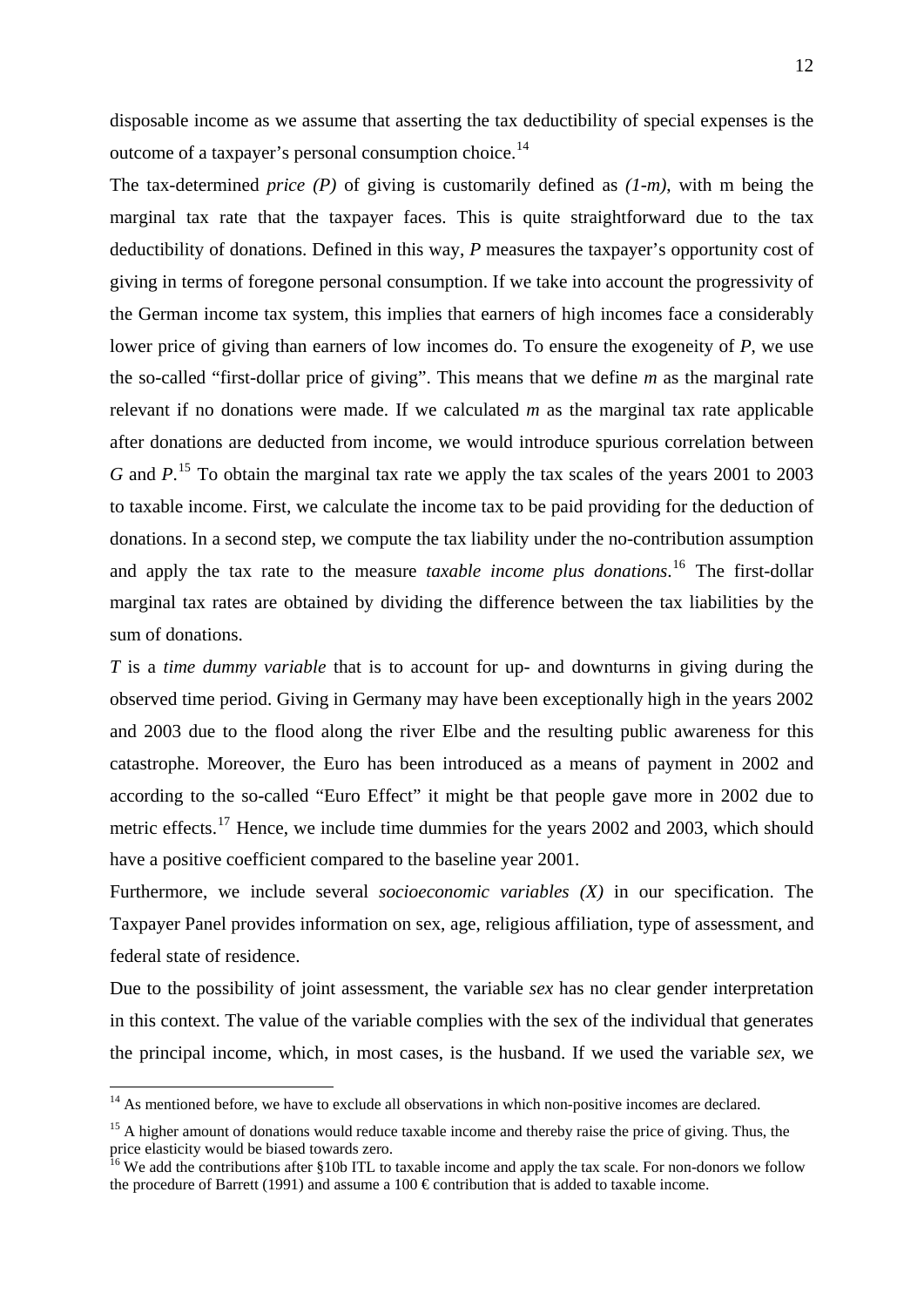would observe only those females that are not married. It is likely that these women dispose of less income than their married counterparts, which, in turn, would lead to estimates of donations that are biased downward. Therefore, we get back to the variable of *single or joint assessment,* use a dummy for joint assessment and drop the sex variable.

It is likely that the *religious affiliation* has a certain influence on giving behaviour. People that are affiliated to a certain denomination, first of all, may rather give donations to charities that pursue religious or parochial aims while people that do not belong to any denomination may rather give to scientific or secular purposes in general. In the context of this study, we are not able to account for such differences because we cannot distinguish the purposes people make their donations for. Nevertheless, it seems important to include *religious affiliation* in our estimations to see whether this variable has any influence on the sum that is donated. We may distinguish between Catholics, Protestants, and people belonging to other confessions or having no confession. We include dummies for individuals being Catholic and Protestant. One has to bear in mind, though, that we cannot deliver a complete picture of the influence of *religious affiliation* on giving. It may be that taxpayers belonging to a certain denomination regard the church taxes they pay as a substitute for donations to other charities.<sup>[18](#page-16-0)</sup>

It is very likely that *age* plays an important role as a determinant of charitable donations. Several studies have shown that the amount of donations increases with age, it may be that considerations about how to avoid the inheritance tax are involved. In a first version of the model we assume a linear relationship between the years of age and private donations. To control for an "inheritance tax effect", we include a dummy variable for individuals over 65 years of age in a second version of the model.

#### **6. Results**

For the 2,743 observations in this data set we calculated the descriptive statistics as shown in table 1.

As can be seen, our sample covers a wide range of donations and incomes. There is a large number of income tax returns in which zero donations are declared, with the highest amount of donations in a single income tax return of 157,025 Euros. The yearly gross amount of

<sup>&</sup>lt;sup>17</sup> An individual, for example, that donated 50 Marks in 2001, might have donated 50 Euros in 2002 for reasons of custom.

<span id="page-16-0"></span><sup>&</sup>lt;sup>18</sup> Furthermore, it seems plausible that people who regularly attend church give "nonofficially" during the collection. These donations do not appear in the Income Tax Statistics and cannot be deducted.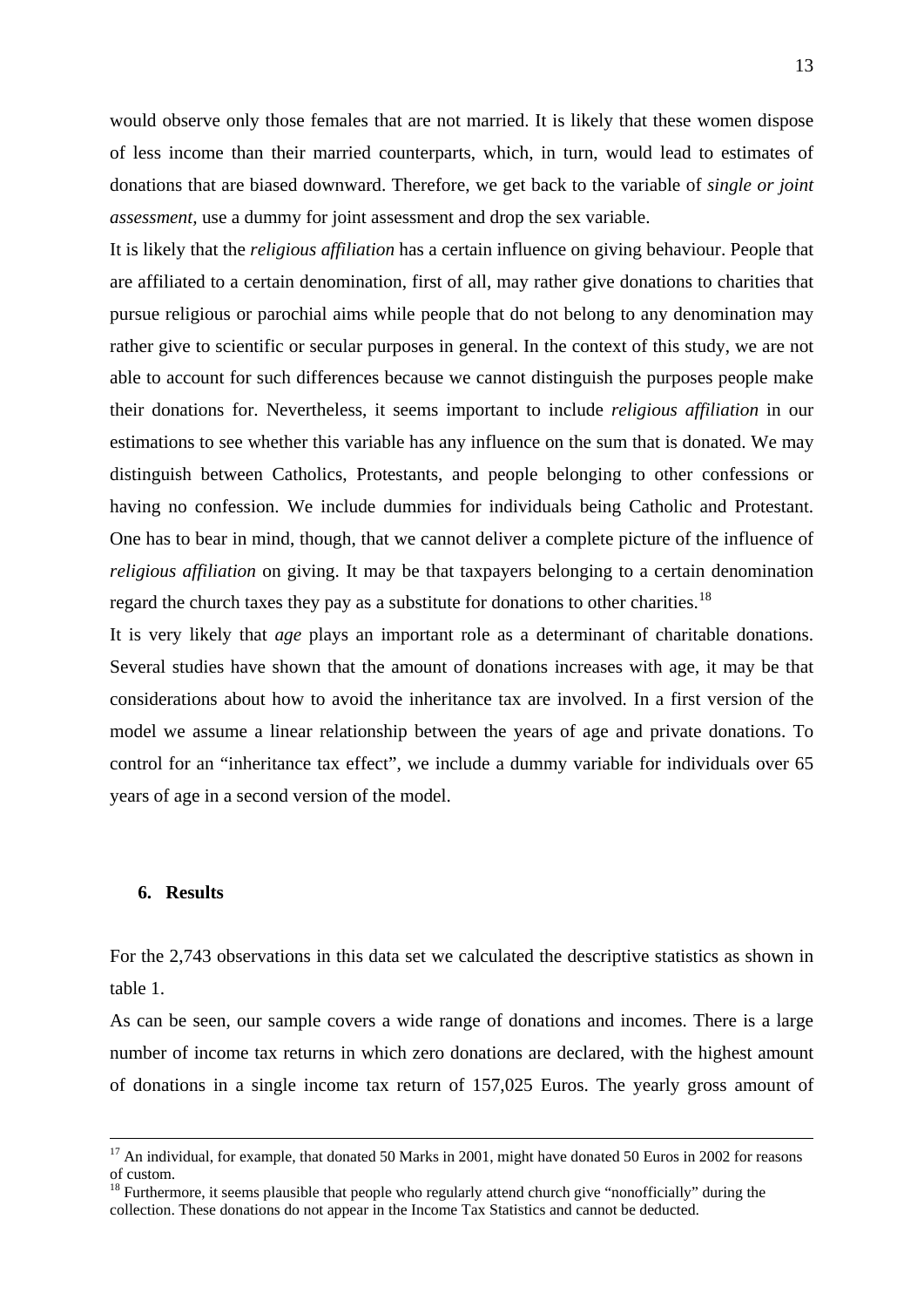income varies widely, too, ranging from 69 Euros to 1,470,968 Euros, taking into account only those returns that report a positive income. The price of giving ranges from 0.515 Euros for a donation of 1 Euro for those in the highest income bracket, where the marginal tax rate of 48.5 % applies, to 1 Euro for those who do not pay income tax. Furthermore, we observe individuals – who declare the principal income in the tax return – from 22 to 88 years of age.

| <b>Variable</b>  | <b>Mean</b> | Std. Dev. | <b>Minimum</b> | <b>Maximum</b> |
|------------------|-------------|-----------|----------------|----------------|
|                  |             |           |                |                |
| Donations        | 470.48      | 4835.42   | 0              | 157,025        |
| Income           | 45524.35    | 71933.12  | 69.02          | 1,470,968      |
| Price            | 0.75        | 0.14      | 0.515          | 1              |
| <b>Year 2002</b> | 0.33        | 0.47      | $\theta$       | 1              |
| Year 2003        | 0.33        | 0.47      | $\theta$       | 1              |
| Joint Assessment | 0.48        | 0.50      | $\theta$       | 1              |
| Catholic         | 0.29        | 0.45      | $\theta$       | 1              |
| Protestant       | 0.28        | 0.45      | $\theta$       | 1              |
| Age              | 45.53       | 9.01      | 22             | 88             |
| Age Dummy        | 0.07        | 0.26      | $\theta$       | 1              |

Our estimation results partly support our expectations. Table 2 displays conditional marginal effects of the Tobit regression. Here, we display the marginal effects on the unconditional mean. We observe a highly unelastic reaction of donations to income. If income goes up by 1%, donations increase by only 0.74%. The reaction to a change in price, however, is elastic. A 1% decrease in price raises charitable contributions by 1.38% to 1.54%, depending on the specification. Both income and price elasticities are highly significant on a 1% level. In the model which assumes a linear relation between donations and age the price elasticity is significant on a 5% level. Married couples that choose the option of joint assessment donate significantly more than single households do, and Catholics and Protestants contribute more than people belonging to none of the confessions. The effect is stronger, however, for Catholics. No matter, whether we include age as a dummy variable or assume a linear relation, older people donate significantly higher amounts of money, confirming our expectations. The only variables that are not significant are the time dummy variables. We cannot find a significant influence of the year during which the donations have been made on the amount of the charitable contributions, and, moreover, we did not expect the negative coefficient for giving in 2002 and 2003.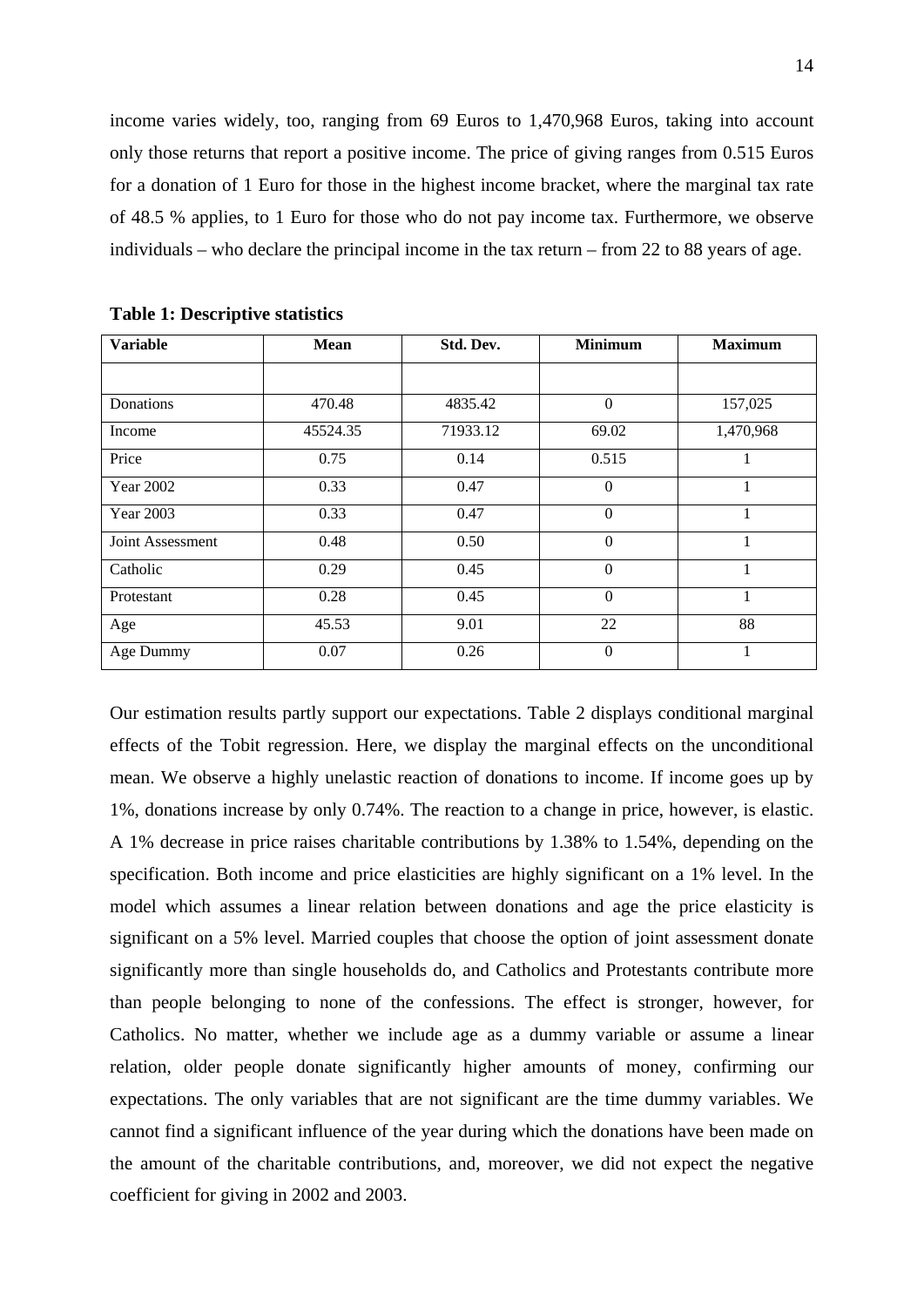| Variable         | (1)                    | (2)                   |
|------------------|------------------------|-----------------------|
| In Income        | $0.744***$<br>(0.113)  | $0.735***$<br>(0.113) |
| In Price         | $-1.536***$<br>(0.541) | $-1.375**$<br>(0.537) |
| <b>Year 2002</b> | $-0.077$<br>(0.111)    | $-0.090$<br>(0.111)   |
| <b>Year 2003</b> | $-0.067$<br>(0.111)    | $-0.097$<br>(0.111)   |
| Joint Assessment | $0.337***$<br>(0.118)  | $0.284**$<br>(0.117)  |
| Catholic         | $0.852***$<br>(0.131)  | $0.871***$<br>(0.131) |
| Protestant       | $0.701***$<br>(0.131)  | $0.701***$<br>(0.131) |
| Age Dummy        | $1.026***$<br>(0.235)  |                       |
| Age              |                        | $0.029***$<br>(0.005) |

## **Table 2: Estimation results Tobit**

Table shows coefficients and standard errors in parentheses for the Tobit model. Here, marginal effects on the expected value of the logarithm of donations are displayed. Regression shown by column (1) contains a dummy variable for age, regression in column (2) assumes a linear relation between age and the logarithm of donations. \* 10% significance level.

\*\* 5% significance level.

\*\*\*1% significance level.

If we take a look at the results from the two-step model, we see immediately that there seem to be different mechanisms at work for the decisions whether to donate and how much to donate. In the selection equation, we observe both inelastic reactions to changes in income and price, both significant on a 1% -level. Again, most of the other variables have a positive influence on the decision to make a charitable contribution. In the outcome equation, the price variable turns out to be insignificant and is much smaller than in the Tobit model. At the same time, there seems to be a highly elastic reaction to changes in income, which we did not observe in the Tobit model. Again, the time dummy variables have an unexpected negative sign and are insignificant in the selection equation. In the outcome equation, however the time dummy variables have a significant negative impact. We rather expected the results to be vice versa because the flood should have induced more people to make a donation, whereas the average amount of money donated in those years remained stable.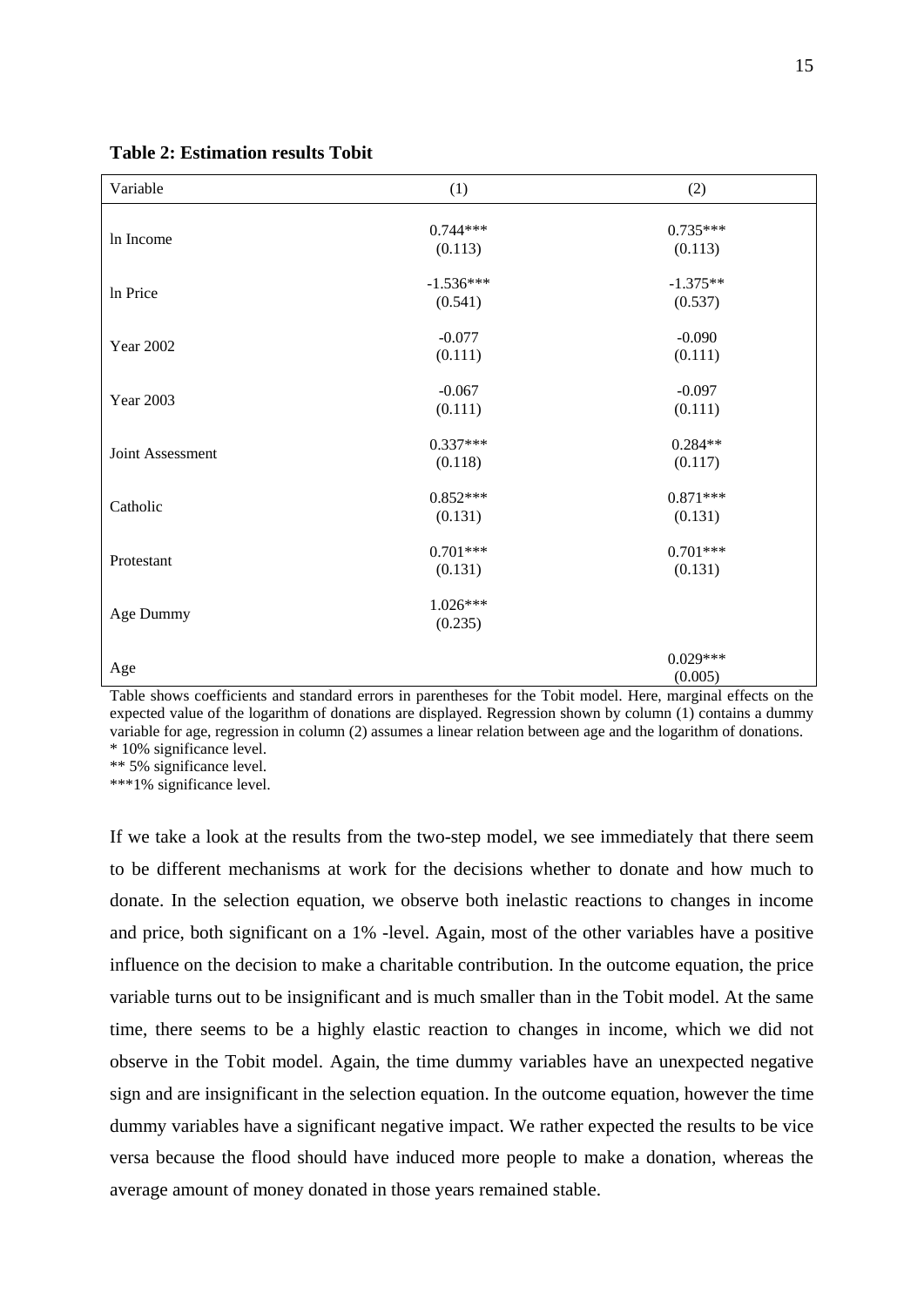| Variable                  | (1)                    | (2)                    |
|---------------------------|------------------------|------------------------|
| <b>Selection equation</b> |                        |                        |
| In Income                 | $0.426***$<br>(0.059)  | $0.410***$<br>(0.059)  |
| In Price                  | $-0.841***$<br>(0.286) | $-0.806***$<br>(0.284) |
| <b>Year 2002</b>          | $-0.019$<br>(0.063)    | $-0.029$<br>(0.063)    |
| Year 2003                 | $-0.000$<br>(0.063)    | $-0.021$<br>(0.063)    |
| Joint Assessment          | $0.185***$<br>(0.050)  | $0.173**$<br>(0.050)   |
| Catholic                  | $0.446***$<br>(0.062)  | $0.456***$<br>(0.062)  |
| Protestant                | $0.380***$<br>(0.063)  | $0.382***$<br>(0.063)  |
| Age Dummy                 | $0.456***$<br>(0.097)  |                        |
| Age                       |                        | $0.017***$<br>(0.003)  |
| <b>Outcome equation</b>   |                        |                        |
| In Income                 | 1.192***<br>(0.107)    | $1.168***$<br>(0.108)  |
| In Price                  | $-0.165$<br>(0.545)    | $-0.060$<br>(0.550)    |
| <b>Year 2002</b>          | $-0.376***$<br>(0.134) | $-0.375***$<br>(0.135) |
| Year 2003                 | $-0.543***$<br>(0.133) | $-0.552***$<br>(0.135) |
| Catholic                  | $0.530***$<br>(0.135)  | $0.564***$<br>(0.137)  |
| Protestant                | 0.227<br>(0.139)       | 0.226<br>(0.140)       |
| Age Dummy                 | 1.279***<br>(0.193)    |                        |
| Age<br>$\sim$             |                        | $0.033***$<br>(0.006)  |

# **Table 3: Estimation results Heckman**

Table shows coefficients and standard errors in parentheses for the Heckman model.

\* 10% significance level.

\*\* 5% significance level.

\*\*\*1% significance level.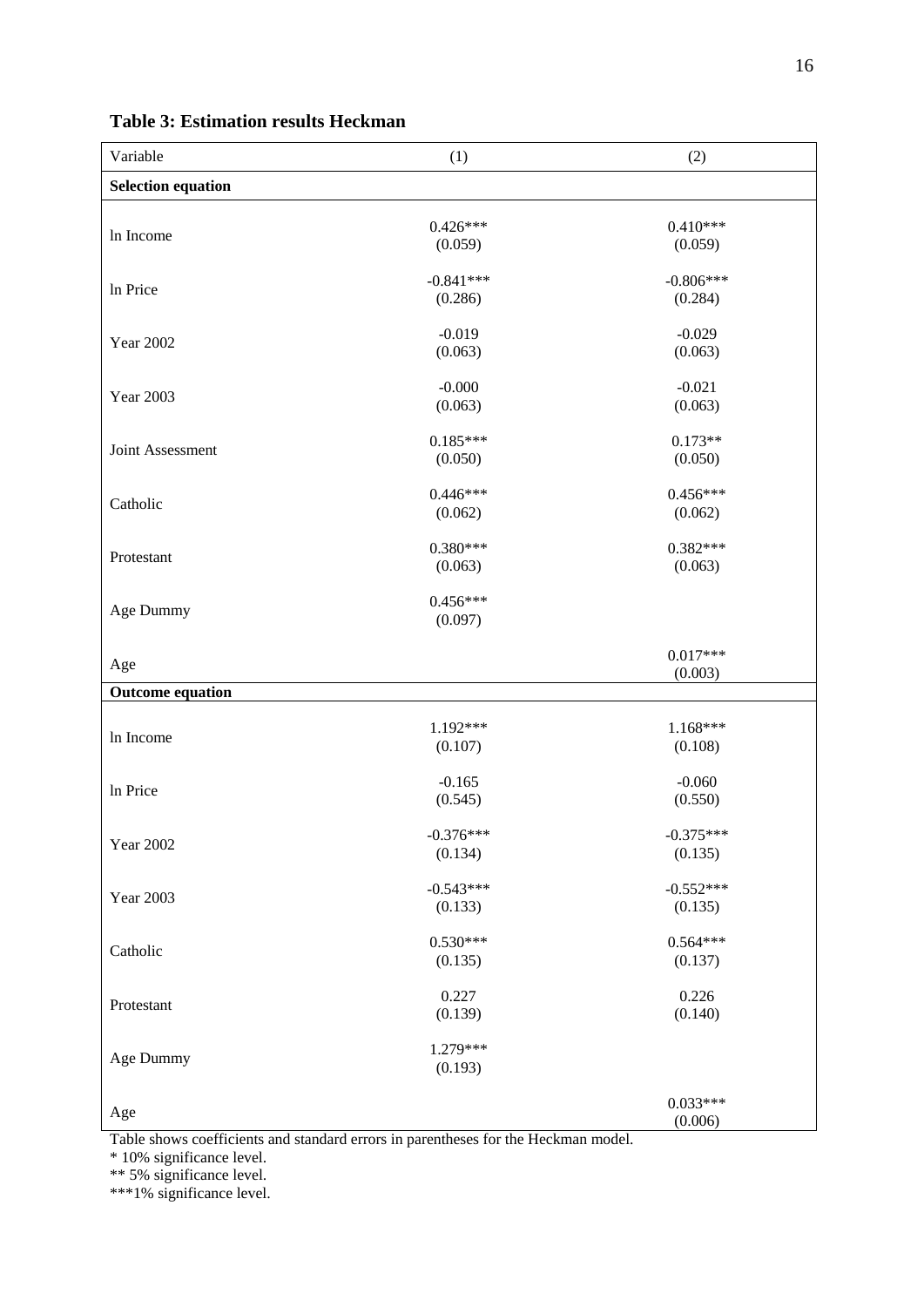If we compare our results to studies for the US, we have to take into account that the two models we estimated here, deliver different results. Taking the standard deviations into account, the Tobit model allows for income elasticities between 0.622 and 0.857, and for price elasticities between -0.838 and -2.077. The income and price elasticities are quite similar to the results of the US studies which have used the Tobit method and which are printed in italic letters in Table 2. This is a hint that there may be the same mechanism at work in Germany and the US and confirms the picture of low income elasticities and moderate price elasticities.

If we take into account the results from the two-step estimation, however, the picture turns out to be very different. Here, we observe a very high income elasticity in the outcome equation and an unelastic reaction to changes in price. As there are no studies to compare the results with, we cannot say anything about similarities in giving behaviour in Germany and the US in this case.

Compared to the estimation results of Paqué (1982), who employed different estimation methods, our estimations tend to result in both lower price and income elasticities. This confirms the finding for the US that the use of longitudinal data delivers smaller coefficients.

## **7. Conclusion**

Our article contributes to understand whether the mechanisms of giving in a highly developed welfare state like Germany differ from those in the United States. Due to the different extent of tax financed public goods it cannot be taken for granted that the insights from the extensive US literature on income and price elasticities of giving can be generalized to countries with large welfare states. In Germany, charitable contributions do not seem to be very responsive to changes in income, but rather to changes in price, indicating that the income tax schedule plays an important role for the decision to donate. However, if one takes the standard deviations into account, the estimated elasticities for Germany do not differ significantly from those estimated for the United States. Thus, no principal difference in the motivations of donors from Anglo-Saxon countries and countries with a strong welfare state tradition can be substantiated on the basis of our methodology.

This result is relevant for practical tax policy: In many countries with a strong welfare state tradition governments increasingly try to foster private giving and voluntary provision of public goods in order to cope with increasing fiscal stress resulting from tax competition and demographic change. In particular, governments try to promote private donations by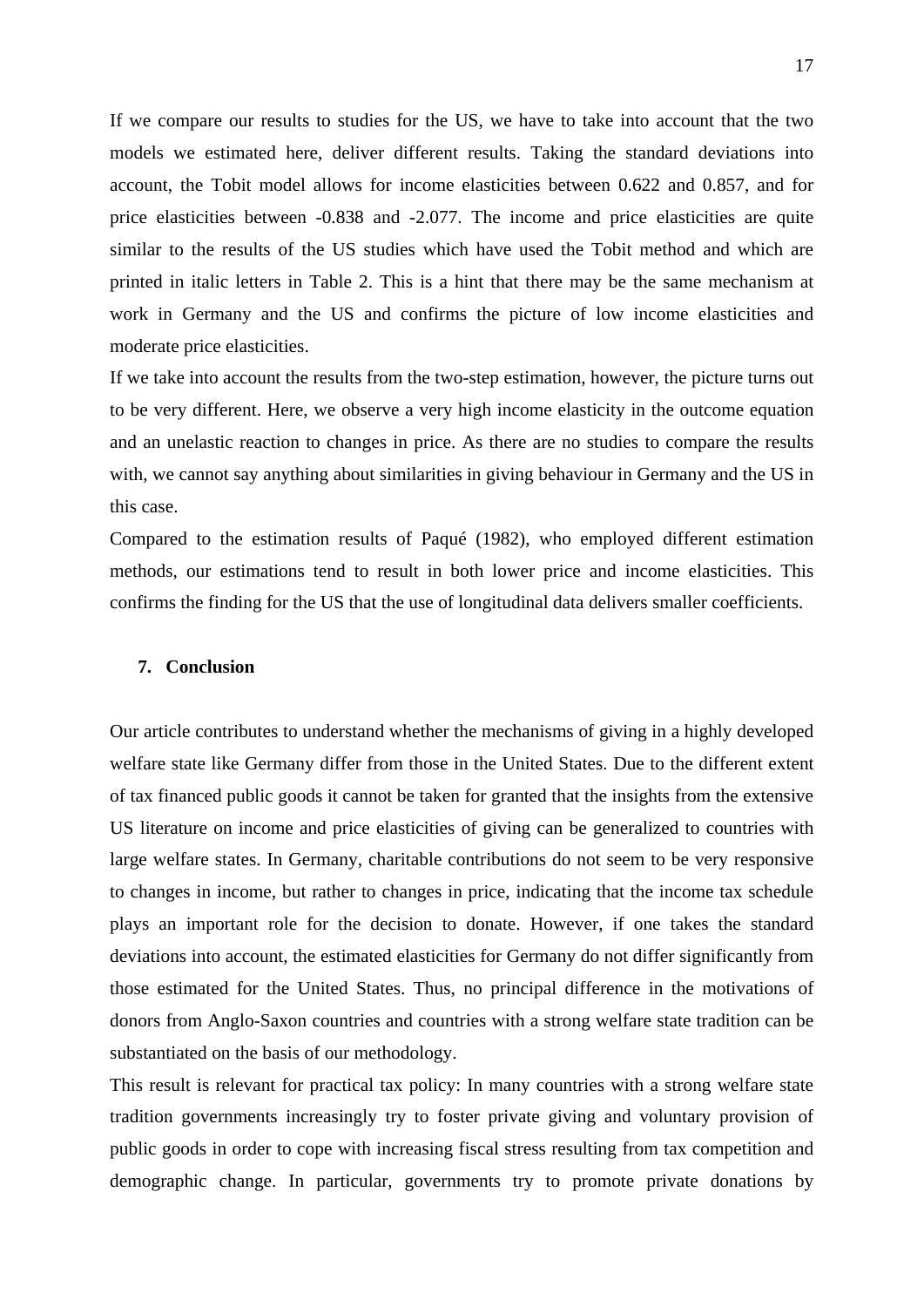subsidizing charitable contributions in the form of tax incentives, most often as a deduction. Our results on the price elasticity of giving confirm that these tax incentives should not be less effective in countries like Germany compared to countries with a long tradition of voluntarily financed public goods.

There are, however, some limits of our study which must be left to further research. First, the time period covered by our panel includes no statutory tax change and provides therefore only limited variation in the data. To remedy this, the model is to be reestimated as soon as the data for 2004 is available. Second, so far the access and programming restrictions mentioned do not yet allow to exploit fully the advantages of the panel data set by the use of more advanced panel estimation techniques. Third, we have to stress that we cannot distinguish the various purposes donations go to, for example environmental groups, cultural activities, and social services. Therefore we assume that all types of donations react in an identical manner to changes in income and price. Fourth, by using tax return data we eliminate those individuals with very low incomes and may not come to any conclusions regarding their giving behaviour.

Nevertheless, our results strongly indicate that income and tax incentives affect giving in a comparable way in the US and in Germany.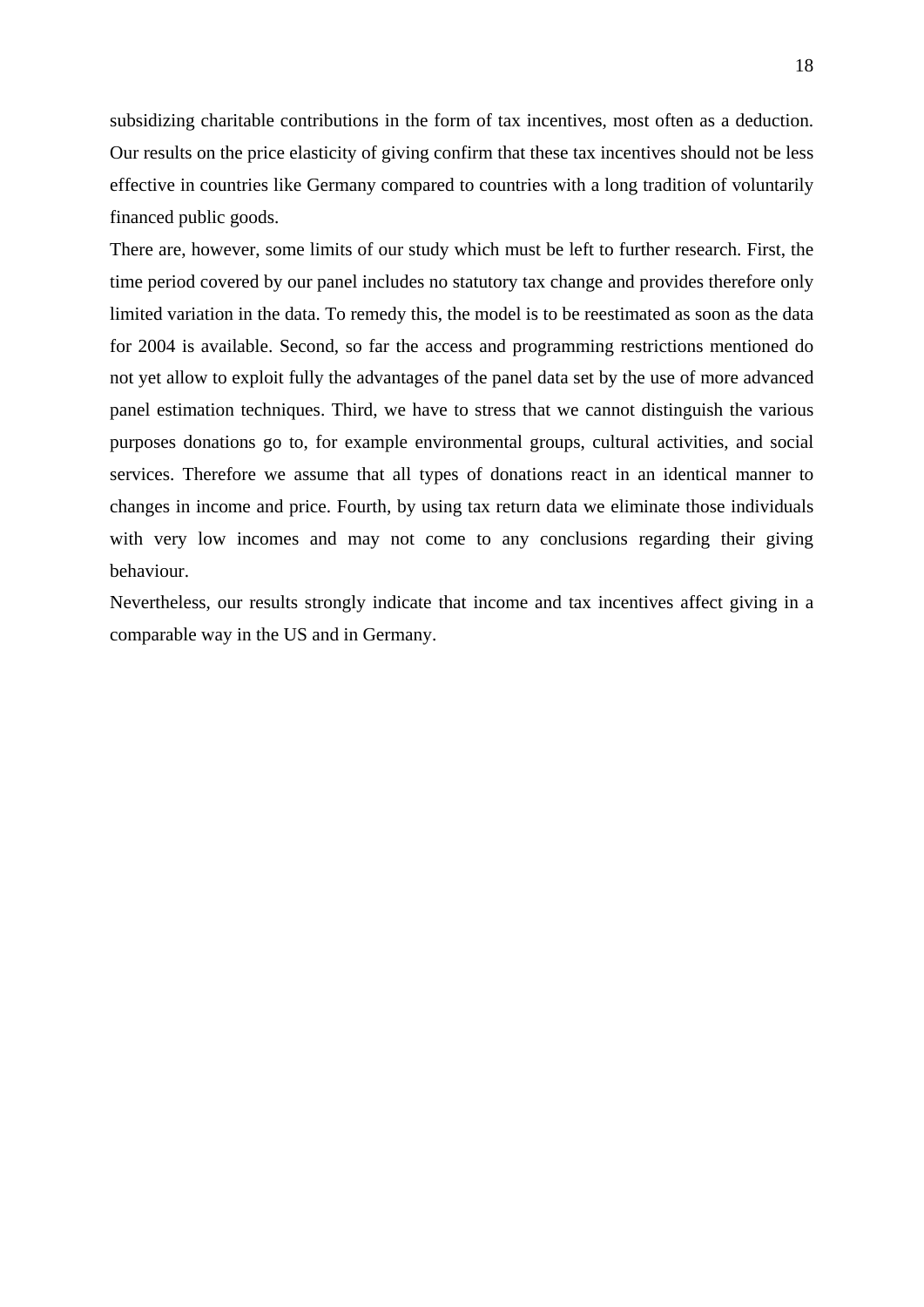#### **References**

- Abrams, B. and M. Schitz (1978), *The 'Crowding-Out' Effect of Governmental Transfers on Private Charitable Contributions*, Public Choice 33: 29-39.
- Abrams, B. and M. Schitz (1984), *The Crowding Out Effect of Governmental Transfers on Private Charitable Contributions: Cross Section Evidence*, National Tax Journal 37: 563-568.
- Andreoni, J. (1990), *Impure Altruism and Donations to Public Goods: a Theory of Warm-Glow Giving*, The Economic Journal 100: 464-477.
- Auten, G. and D. Joulfaian (1996), *Charitable Contributions and Intergenerational Transfers*, Journal of Public Economics 59: 55-68.
- Auten, G., H. Sieg and C. Clotfelter (2002), *Charitable Giving, Income and Taxes: An Analysis of Panel Data*, American Economic Review 92: 371-382.
- Barrett, K. (1991), *Panel-Data Estimates of Charitable Giving: A Synthesis of Techniques*, National Tax Journal 44: 365-381.
- Bergstrom, L., T. Blume and H. Varian (1986), *On the Private Provision of Public Goods*, Journal of Public Economics 29: 25-49.
- Brooks, A. (2002), *Charitable Giving in Transition Economies: Evidence from Russia*, National Tax Journal 55: 743-753.
- Brown, E. and H. Lankford (1992), *Gifts of Money and Gifts of Time Estimating the Effects of Tax Prices and Available Time*, Journal of Public Economics 47: 321-341.
- Chua, V. and C.M. Wong (1999), *Tax Incentives, Individual Characteristics, and Charitable Giving in Singapore*, International Journal of Social Economics 26: 1492-1504.
- Clotfelter, C. (1980), *Tax Incentives and Charitable Giving: Evidence from a Panel of Taxpayers,* Journal of Public Economics 13: 319-340.
- Clotfelter, C. (1985), *Federal Tax Policy and Charitable Giving*, Chicago.
- Clotfelter, C. and E. Steuerle (1981), *Charitable Contributions*, in: How Taxes Affect Economic Behavior, H. Aaron and J. Pechman (eds.), Washington: 403-446.
- Crumpler, H. and P.J.Grossman (2008), *An experimental test of warm glow giving*, Journal of Public Economics 92: 1011-1021.
- Duquette, C. (1999), *Is Charitable Giving by Nonitemizers Responsive to Tax Incentives? New Evidence,* National Tax Journal 52: 195-206.
- Feldstein, M. (1975), *The Income Tax and Charitable Contributions: Part I: Aggregate and Distributional Effects*, National Tax Journal 28: 81-100.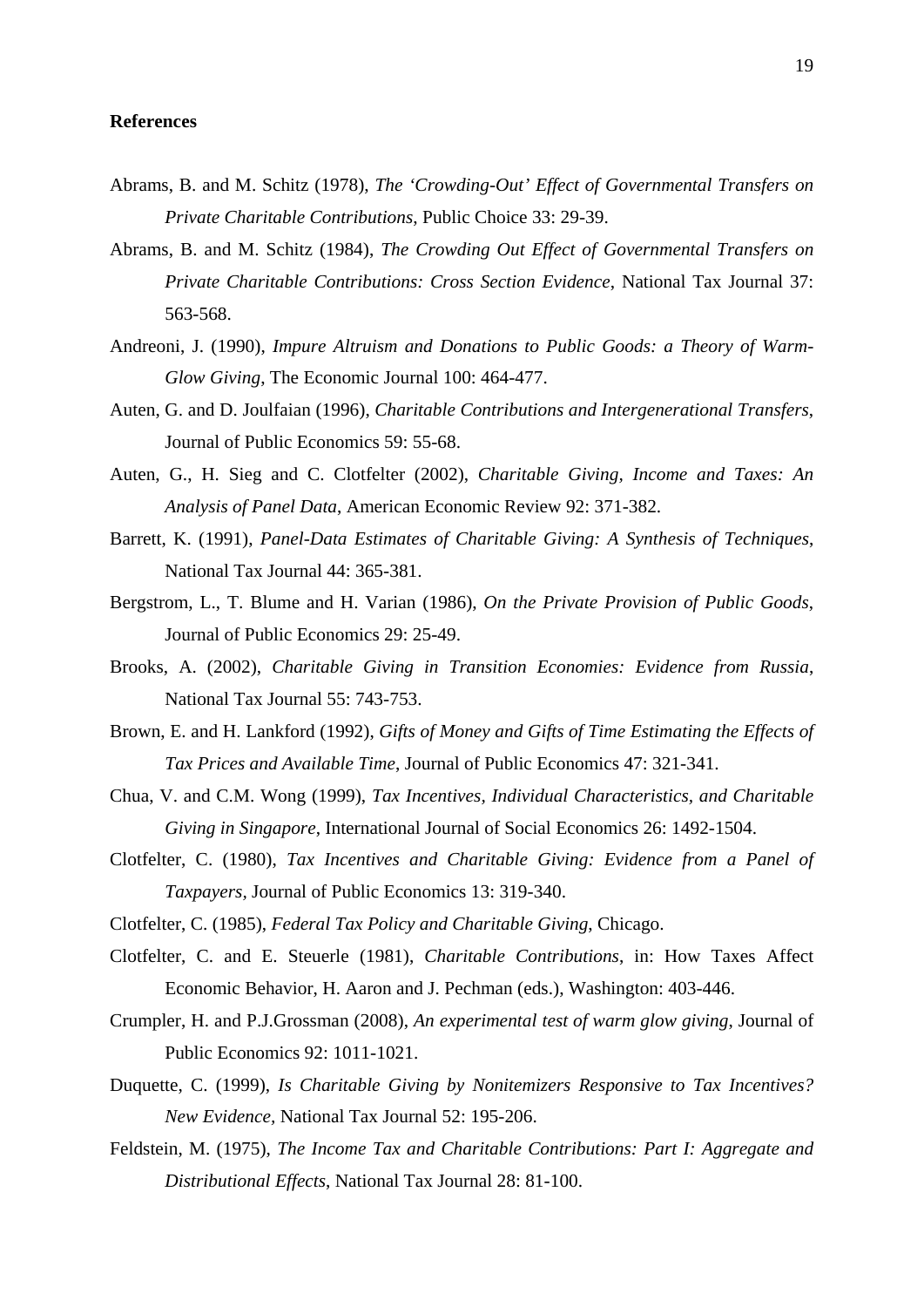- Feldstein, M. and A. Taylor (1976), *The Income Tax and Charitable Contributions*, Econometrica 44: 1201-1222.
- Glenday, G, A. Gupta and H. Pawlak (1986), *Tax Incentives for Personal Charitable Contributions*, Review of Economics and Statistics 68: 688-693.
- Heckman, J.J. (1979), *Sample Selection Bias as a Specification Error*, Econometrica 47: 153- 161.
- Hood, R.D., S.A. Martin and L.S. Osberg, *Economic Determinants of Individual Charitable Donations in Canada*, Canadian Journal of Economics 10: 653-669.
- Kingma, B.R. (1989), *An Accurate Measurement of the Crowd-Out Effect, Income Effect, and Price Effect for Charitable Contributions*, Journal of Political Economy 97: 1197- 1207.
- O'Neil, C.J., R.S. Steinberg and G.R. Thompson (1996), *Reassessing the Tax-Favored Status of the Charitable Deduction for Gifts of Appreciated Assets*, National Tax Journal 49: 215-233.
- Paqué, K.-H. (1982), *The Efficiency of Public Support to Private Charity An Econometric Analysis of the Income Tax Treatment of Charitable Contributions in the Federal Republic of Germany*, Kiel Working Paper No. 151, Kiel Institute of World Economics.
- Peloza, J. and P. Steel (2005), *The Price Elasticities of Charitable Contributions: A Meta-Analysis*, Journal of Public Policy and Marketing 24: 260-272.
- Randolph, W. (1995), *Dynamic Income, Progressive Taxes, and the Timing of Charitable Contributions*, Journal of Political Economy 103: 709-738.
- Reece, W. (1979), *Charitable Contributions: New Evidence on Household Behavior*, American Economic Review 69: 142-151.
- Reece, W. and K. Zieschang (1985), *Consistent Estimation of the Impact of Tax Deductibility on the Level of Charitable Contributions*, Econometrica 53: 271-294.
- Schiff, J. (1985), *Does Government Spending Crowd Out Charitable Contributions?*, National Tax Journal 38: 535-546.
- Schwartz, R.A. (1970), *Personal Philanthropic Contributions*, Journal of Political Economy 78: 1264-1291.
- Steinberg, R. (1990), *Taxes and Giving: New Findings,* Voluntas 1: 61-79.
- Tiehen, L. (2001), *Tax Policy and Charitable Contributions of Money*, National Tax Journal 54: 707-723.